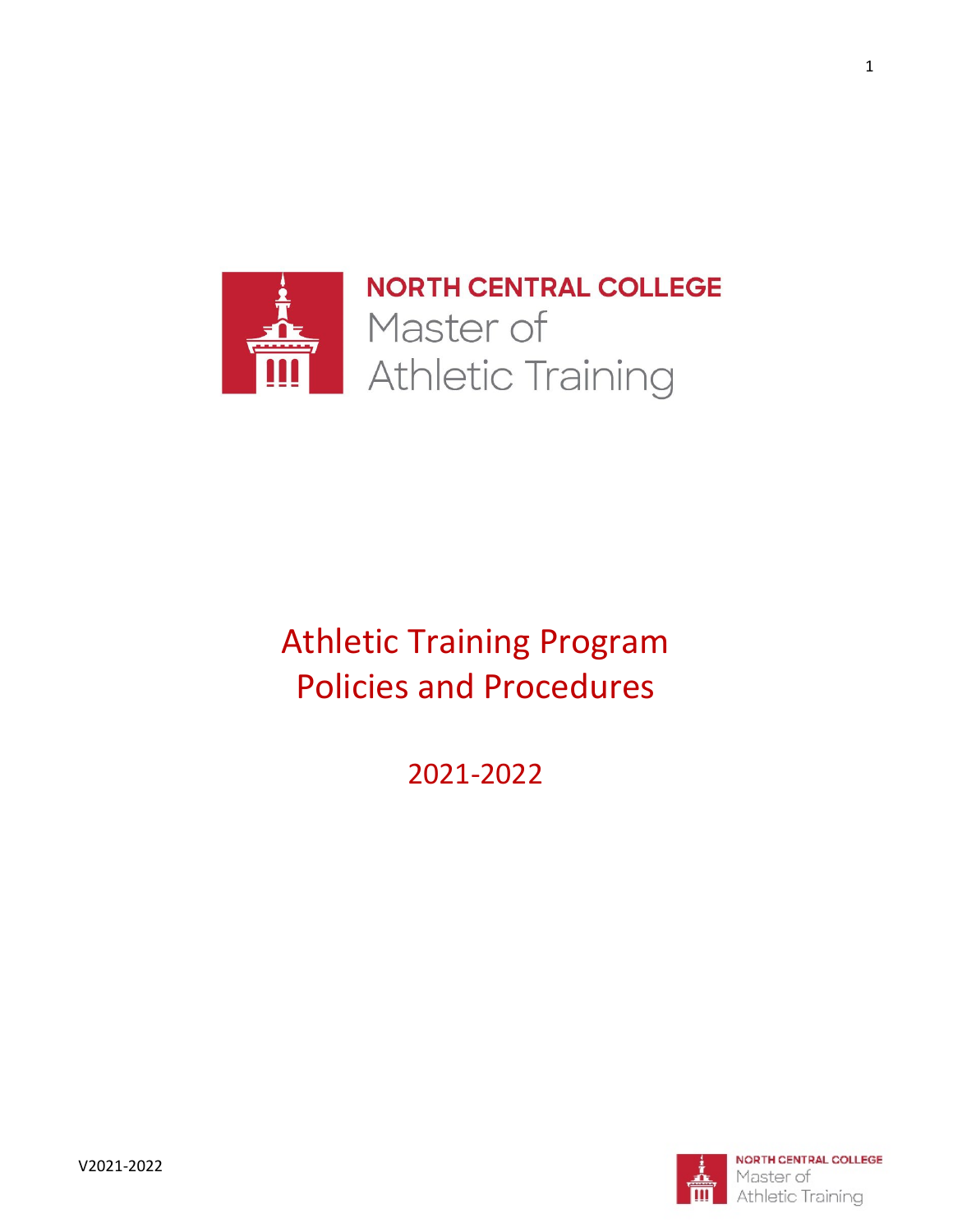# **Table of Contents**

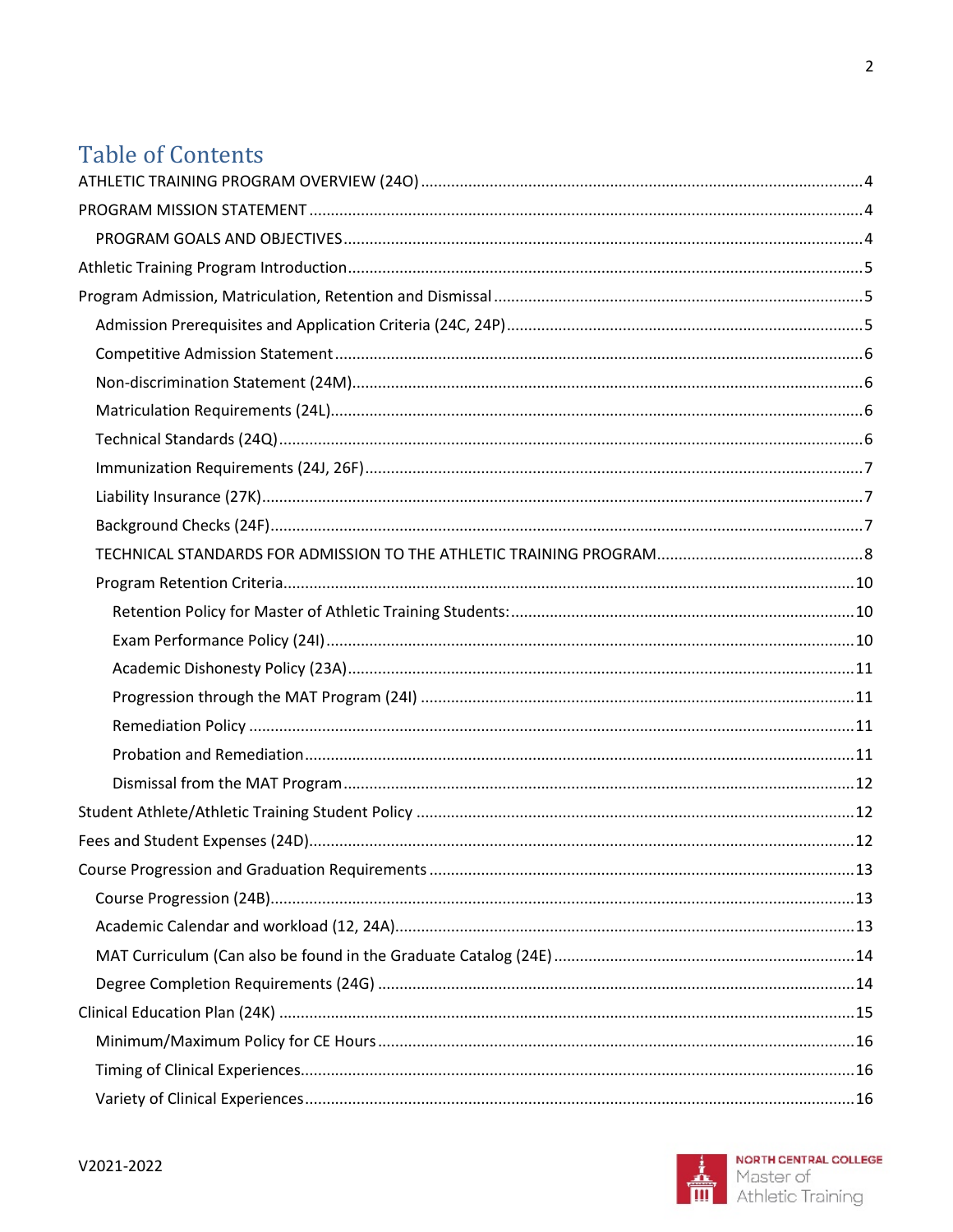<span id="page-2-0"></span>



 $\mathbf{3}$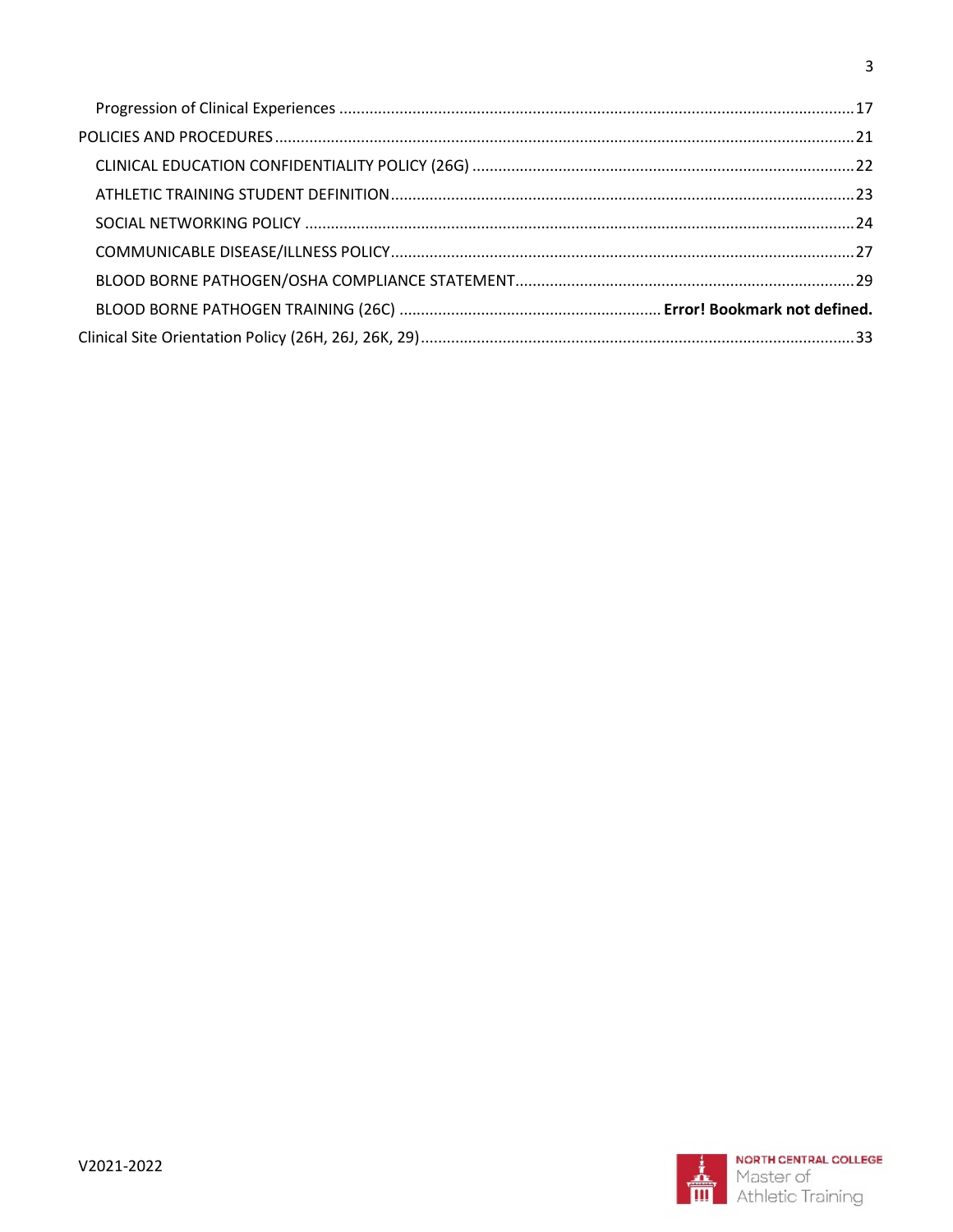#### **Athletic Training Program Overview (24O)**

<span id="page-3-0"></span>Athletic training is the prevention, evaluation, initial care, treatment, and rehabilitation of injuries to the physically active. Preparation for certification by the Board of Certification as a certified athletic trainer occurs through the didactic coursework and clinical education programs. The MAT curriculum is a full-time, continuous, 24 month program delivered in a primarily face to face format. Some courses may be online.

#### **Program Mission Statement**

The Master of Athletic Training program prepares athletic trainers for patient-centered and evidence-based clinical practice in a diverse and rapidly changing healthcare environment.

#### **Program Goals and Objectives**

<span id="page-3-1"></span>In order to live out our mission, we pursue three main goals, which will be achieved through pursuit of our objectives, and evaluated annually by measurement of our outcomes (available by request).

**Goal One:** To prepare students for fulfilling professional lives through athletic training by integrating personal and professional development throughout the program.

Objective 1.1: Develop the whole-student by integrating personal and professional development throughout the program.

Objective 1.2: Expose students to the totality of athletic training practice, including a variety of health care providers and settings

**Goal Two**: To develop competent candidates for the Board of Certification exam through a unified approach to didactic and clinical development.

Objective 2.1: To provide a challenging learning environment that prepares students for the BOC exam

Objective 2.2: To provide diverse and rigorous clinical experiences that connect to the classroom experience and allow for progressive levels of supervised autonomy.

Objective 2.3: Prepare practice-ready professionals by ensuring strong connections throughout the program.

**Goal Three:** In keeping with the mission of the College, to prepare *graduates to be curious, engaged, ethical, and purposeful citizens and leaders in healthcare.* 

Objective 3.1: The program will incorporate opportunities for scientific and disciplinary inquiry within the curriculum.

Objective3.2: The program will facilitate opportunities for development of leadership skills required of healthcare providers.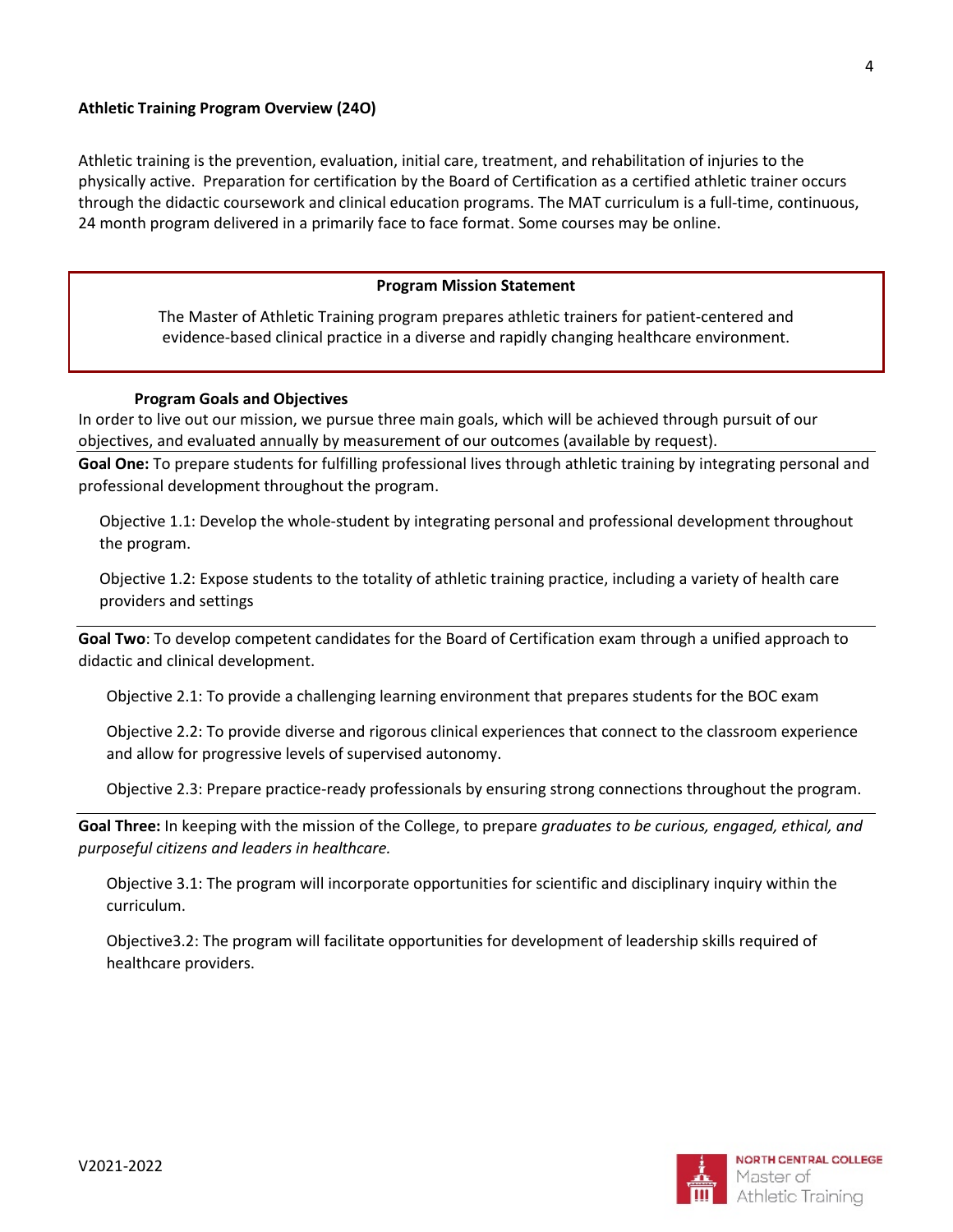<span id="page-4-0"></span>The Master of Athletic Training (MAT) Degree is delivered by the Athletic Training Program, which is housed within the Kinesiology department in the School of Education and Health Sciences. Students must complete the MAT degree coursework requirements and clinical experience requirements to complete the program. MAT students will complete a minimum of 900 hours of clinical experience under the direct supervision of BOC certified athletic trainers and/or physicians. Clinical assignments will align with the first year fall and spring semesters, and the second year summer, fall, and spring semesters. Clinical assignments will allow for progressively increasing levels of autonomy and decision-making, under the continuous supervision of a program preceptor.

<span id="page-4-1"></span>The MAT program extends over six consecutive semesters, beginning with a summer semester. The minimum time commitment to complete the clinical experience requirements is two years.

#### <span id="page-4-2"></span>**Program Admission, Matriculation, Retention and Dismissal**

#### **Admission Prerequisites and Application Criteria (24C, 24P)**

Application to the athletic training program will be made between the period of July 1-May 1 annually through the Athletic Training Central Application Service (ATCAS). Admissions decisions will be communicated to applicants on a rolling basis beginning in the fall until a cohort is formed. Program faculty will evaluate applicants based on the following criteria using a scoring rubric:

- a. Completion of an earned, four-year, bachelor's degree in a related area from a regionally accredited college or university prior to matriculation, with a minimum 3.0 GPA on a 4.0 scale. Students may still be considered with less than a 3.0 GPA.
- b. Prerequisite (PR) coursework with a grade of "C" or better.
	- 1. Biology: One 3-4 cr course
	- 2. Chemistry: One 3-4 cr course
	- 3. Physics: One 3-4 cr course
	- 4. Psychology: One 3-4 cr course
	- 5. Human Anatomy and Physiology: Two-semester sequence or may be met by:
		- a. One 3-4 credit course in Human anatomy and
		- b. One 2-4 credit course in Human Physiology
	- 6. Statistics and/or Research Design: One 3-4 cr course
	- 7. Exercise physiology: One 3-4 cr course

8. Biomechanics or Kinesiology: One 2-4 credit course *NOTE: The program does not accept transfer of graduate credit for completion of the MAT program requirements. PR courses must be completed at the postsecondary level (24P)*

- c. Verification of completion of a minimum of the advertised observation hours under the supervision of one or more certified athletic trainers.
- d. Completed ATCAS Application
- e. Personal Statement
- f. Letters of Professional Recommendation
	- i. At least one from a healthcare professional.
- g. Completion of and scoring of an interview (by phone or in-person).

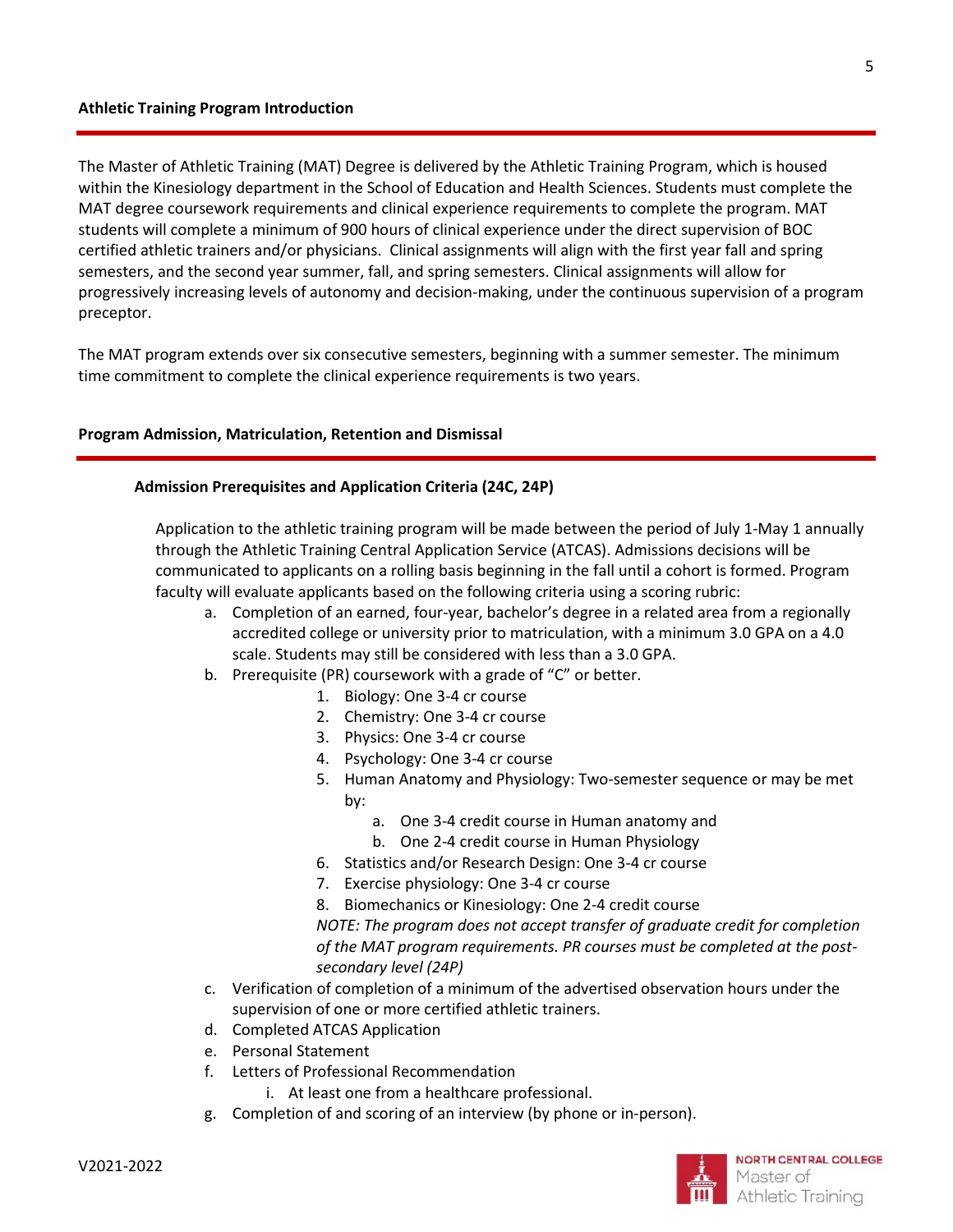#### <span id="page-5-0"></span>**Competiti**v**e Admission Statement**

Admission to the North Central College Athletic Training Program is competitive. Preferential admission will be given to North Central College students who meet the admission criteria and to the institutions that articulate with the MAT program. Other candidates will be considered who meet the admission criteria. From the pool of eligible applicants, a cohort of 16 students will be admitted per year.

#### <span id="page-5-1"></span>**Non-discrimination Statement (24M)**

The North Central College Athletic Training Program and North Central College ("College") is committed to maintaining a positive learning, working, social, and residential environment. The College does not discriminate or allow discrimination or harassment on the basis of race, ethnicity, national origin (including ancestry), color, citizenship status, sex, sexual orientation, gender identity, gender expression, pregnancy (and parenting for students), religion, creed, physical or mental disability (including perceived disability), age, marital status, veteran or military status, unfavorable military discharge (except dishonorable discharge), predisposing genetic characteristics, order of protection, or any other protected category under applicable local, state, or federal law, including protections for those opposing discrimination or participating in any resolution process on campus, with the Equal Employment Opportunity Commission, or other human rights agencies in both employment and access to educational opportunities.

#### <span id="page-5-2"></span>**Matriculation Requirements (24L)**

Once admitted, students must return the signed matriculation agreement and submit the following:

- 1. Official transcripts from all institutions attended
- 2. Signed Technical Standards form requiring physician signature.
- 3. Proof of compliance with institutional immunization requirements (Hepatitis B, Measles, Mumps, Rubella, Tetanus, and Diphtheria).
- 4. Proof of Personal Liability insurance for health care students.
- 5. Federal Background Check: Students who refuse to consent to or have findings on the background check that would preclude certification or licensure will be dismissed from the program.
- 6. Current American Heart Association or other BLS Certification. Students must obtain certification prior to beginning clinical experiences, and must maintain certification in BLS for Healthcare Providers throughout the program. Recertification will be offered by the program.
- 7. Acknowledgement of handbook policies.

Note: Additional requirements for drug screening, immunizations/vaccinations, and background checks may be required by specific clinical sites during the program. See below for more information on technical standards, immunizations, liability insurance, and background checks.

Information about academic calendars, grievance policies, financial aid, withdrawal from courses and related tuition refunds can be found in the student handbook at the [Hub](https://hub.northcentralcollege.edu/documents/preview/15271/2020-2021-Student-Handbook)

# <span id="page-5-3"></span>**Technical Standards (24Q)**

Once accepted into the program, students must submit a signed copy of the technical standards, which requires a physician (or advanced practice practitioner) signature. It is the responsibility of the student to schedule the examination and obtain this signature prior to the

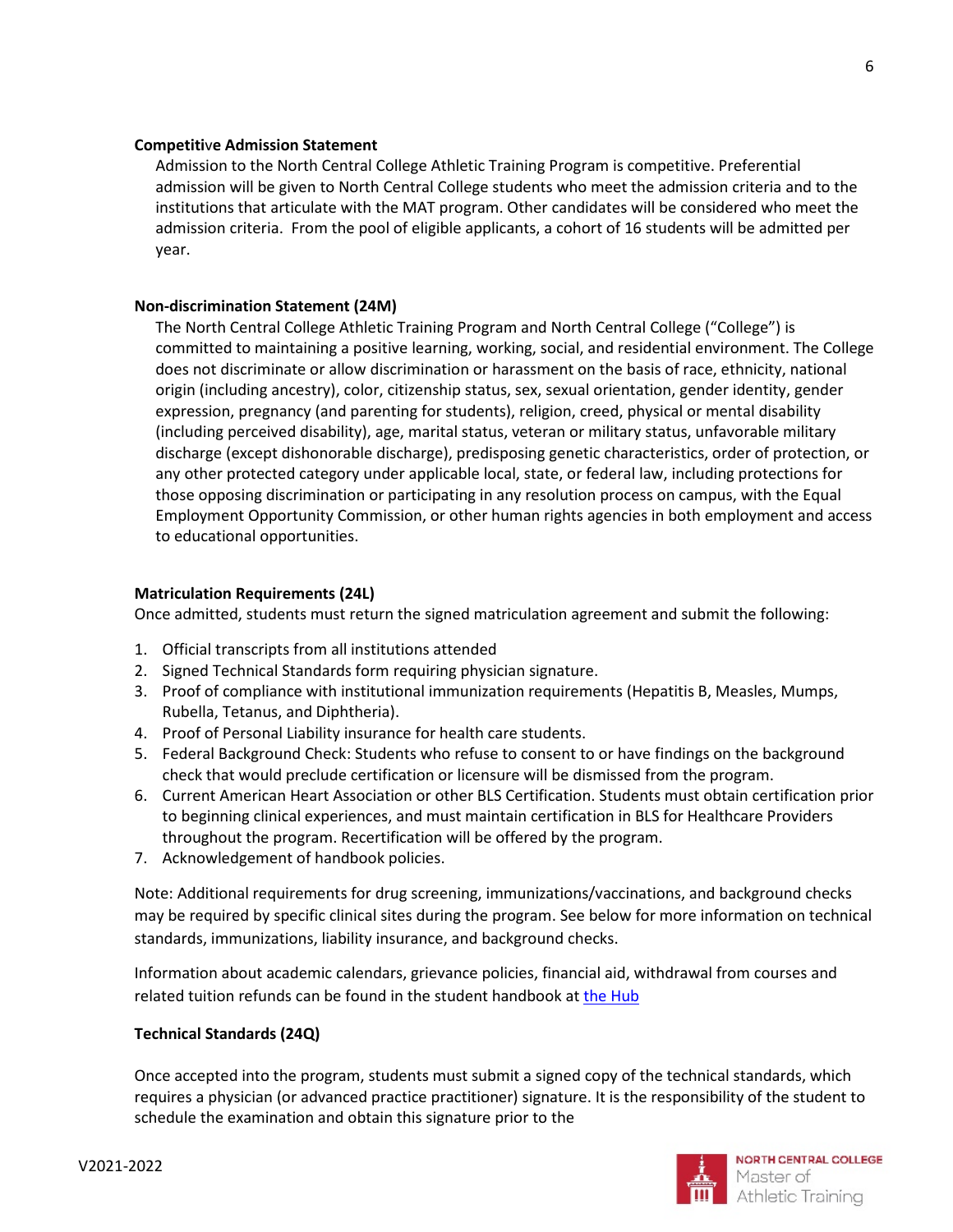beginning of their first semester in the program. The "Technical Standards for Admission to the Athletic Training Program" form must be signed by both the applicant and the physician completing the physical examination and submitted to the ATP Director. The student is responsible to inform the Program Director if the ability to meet the Technical Standards changes. A student who requires accommodations that interfere with the essential functions of an athletic trainer may not be able to matriculate into the program. Se[e Technical Standards](#page-6-3) document.

#### <span id="page-6-0"></span>**Immunization Requirements (24J, 26F)**

Students are also expected to obtain all required immunizations (Hepatitis B, Measles, Mumps, Rubella, Tetanus, and Diphtheria). The immunization record must be signed by the physician conducting the physical examination or a record must be obtained from the health care provider. The cost of any physical examination, follow-up tests, and/or immunizations is the responsibility of the student. Failure to provide proof of immunizations will result in removal of the student from the clinical portion of the program. Students may be required to obtain annual vaccinations or additional titer testing for specific sites. Vaccination records must be submitted to the Dyson Wellness Center staff and will also be kept in a secure electronic file by the athletic training program director.

#### <span id="page-6-1"></span>**Liability Insurance (27K)**

Once admitted to the athletic training program, students will be required to purchase a liability insurance policy. The students will be provided with this information with the admission policy. This policy must be on file in the student's clinical education file prior to beginning any clinical assignments. The policy must be renewed annually while in the athletic training education program. The recommended provider is HPSO. Information on HPSO can be foun[d here.](http://www.hpso.com/individuals/professional-liability/student-malpractice-insurance-coverage-description) Additionally, students are protected under the College professional liability policy.

# <span id="page-6-2"></span>**Background Checks (24F)**

<span id="page-6-3"></span>The student will undergo a background check once admitted to the program as part of the matriculation process. Additional background checks may be required by clinical education sites. The student is responsible for the costs associated with the first and future background checks. Students may not begin clinical experiences until the background check is completed. Candidates for the BOC exam must report felony and misdemeanor convictions, which may result in denial of ability to take the BOC exam. Students should contact the School of Graduate and Professional Studies for information on how to obtain a background check. Positive findings on the background check will be reviewed and may prohibit full matriculation into the program if egregious or likely to preclude the ability to sit for the BOX exam.

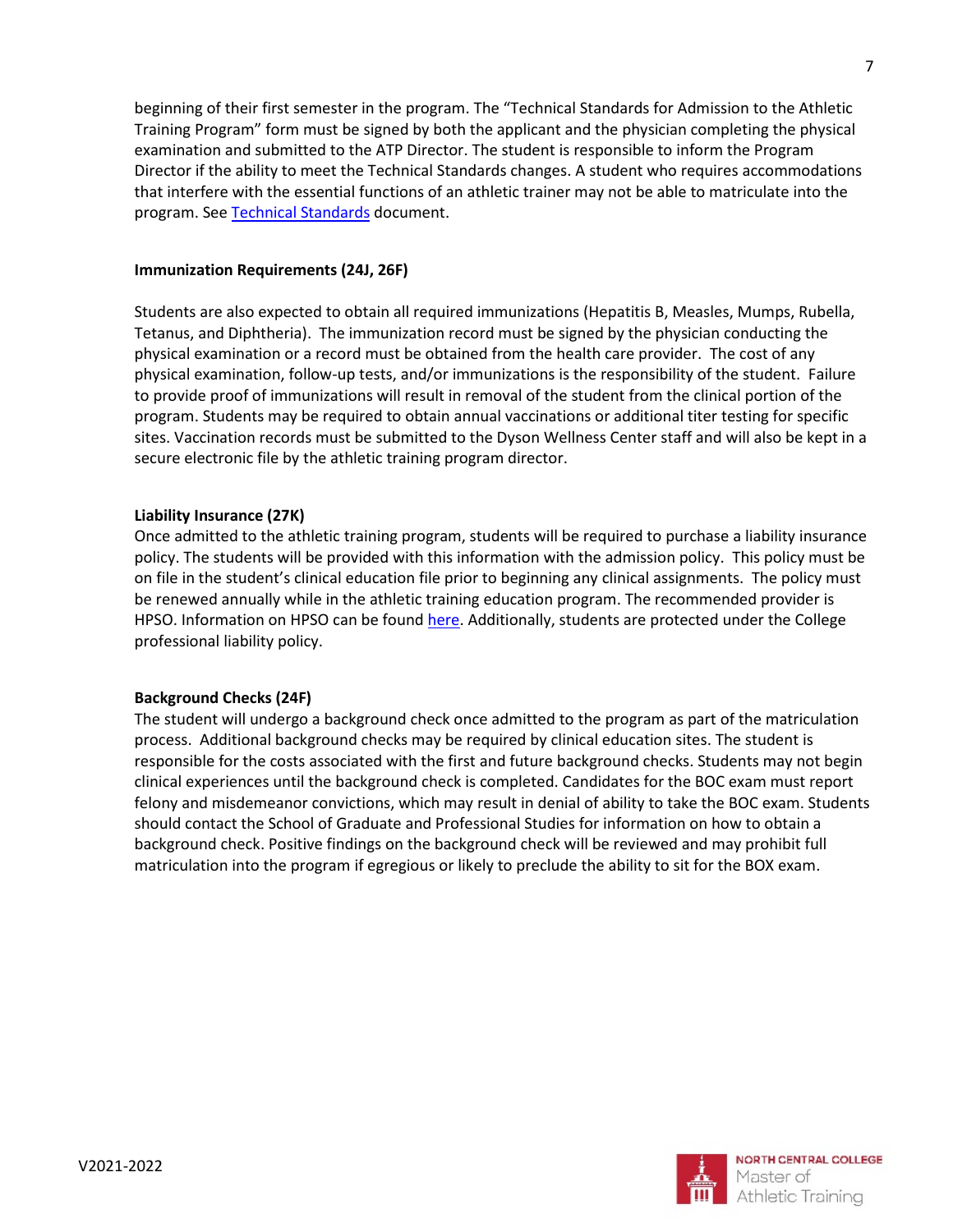#### **TECHNICAL STANDARDS FOR ADMISSION TO THE ATHLETIC TRAINING PROGRAM**

<span id="page-7-0"></span>The Athletic Training Program at North Central College is a rigorous and intense program that places specific requirements and demands on the students enrolled in the program. An objective of this program is to prepare graduates to enter a variety of employment settings and to render care to a wide spectrum of individuals engaged in physical activity. The technical standards set forth by the Master of Athletic Training Program establish the essential qualities considered necessary for students admitted to this program to achieve the knowledge, skills, and competencies of an entry-level athletic trainer, as well as meet the expectations of the program's accrediting agency, the Commission on Accreditation of Athletic Training Education (CAATE). All students admitted to the Master of Athletic Training Program must meet the following abilities and expectations. In the event a student is unable to fulfill these technical standards, with or without reasonable accommodation, the student will not be able to matriculate into the program. Compliance with the program's technical standards does not guarantee a student's eligibility for the BOC certification exam.

Candidates for selection to the Athletic Training Program must demonstrate:

- 1. The ability to assimilate, analyze, synthesize, integrate concepts and problem solve to formulate assessment and therapeutic judgments and to be able to distinguish deviations from the norm.
- 2. Sufficient postural and neuromuscular control, sensory function, and coordination to perform appropriate physical examinations using accepted techniques; and accurately, safely and efficiently use equipment and materials during the assessment and treatment of patients.
- 3. The ability to communicate effectively and sensitively with patients and colleagues, including individuals from different cultural and social backgrounds; this includes, but is not limited to, the ability to establish rapport with patients and communicate judgments and treatment information effectively. Students must be able to understand and speak the English language at a level consistent with competent professional practice.
- 4. The ability to record the physical examination results and a treatment plan clearly and accurately.
- 5. The capacity to maintain composure and continue to function well during periods of high stress.
- 6. The perseverance, diligence and commitment to complete the athletic training program as outlined and sequenced.
- 7. Flexibility and the ability to adjust to changing situations and uncertainty in clinical situations.
- 8. Affective skills and appropriate demeanor and rapport that relate to professional education and quality patient care.

Candidates for selection to the Master of Athletic Training Program will be required to verify they understand and meet these technical standards, with or without reasonable accommodations. The Director of Student Disability Services in the Center for Student Success will evaluate a student who states he/she could meet the program's technical standards with accommodation and confirm that the stated condition qualifies as a disability under applicable laws.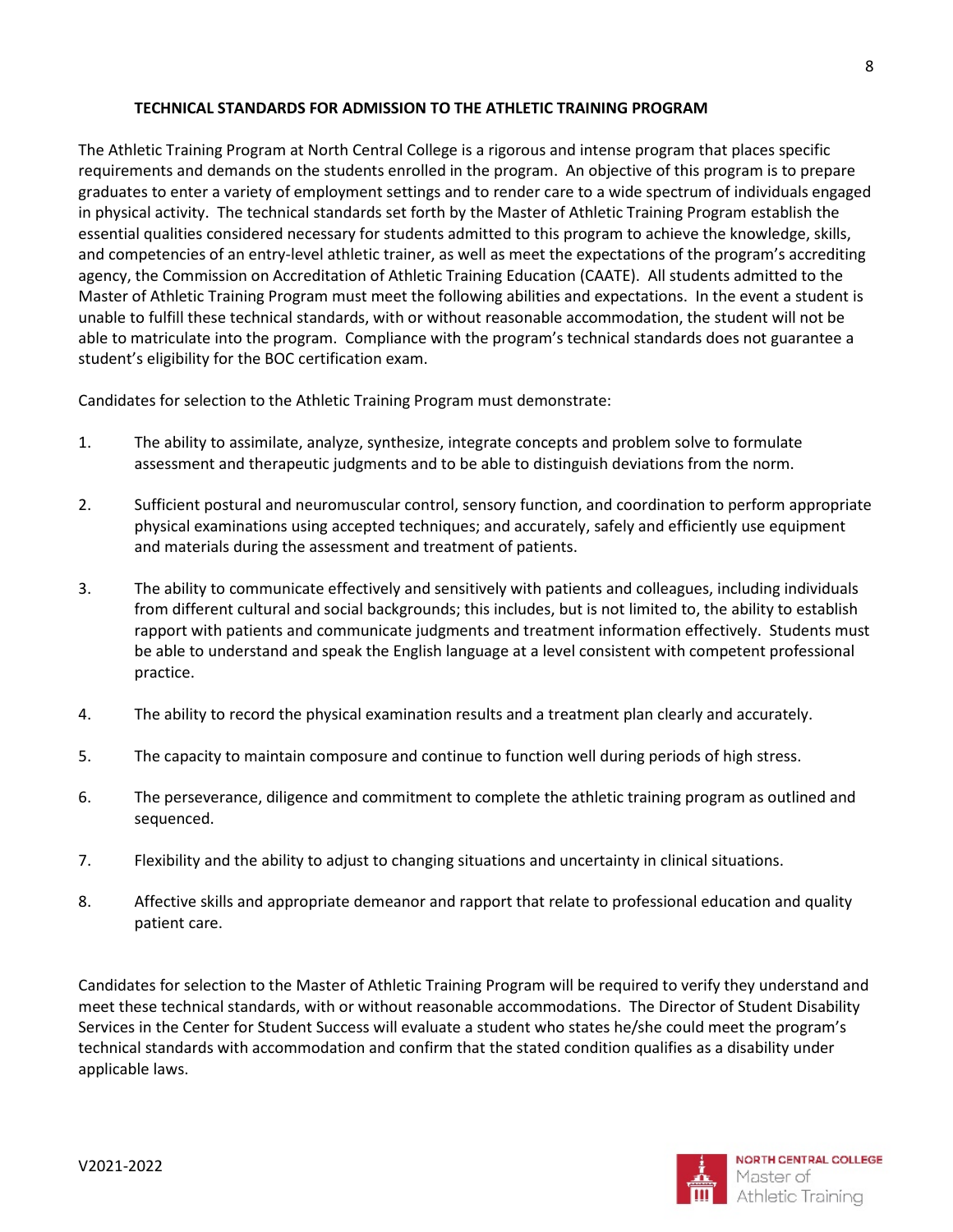If a student states he/she can meet the technical standards with accommodation, then the College will determine whether it agrees that the student can meet the technical standards with reasonable accommodations, taking into account whether accommodations would jeopardize clinician/patient safety, or the education process of the student or the institution, including all coursework, clinical experiences and internships deemed essential to graduation.

Choose only one statement below that applies to you and sign and obtain a physician signature on the appropriate line:

\_\_\_\_\_\_\_\_\_\_\_\_\_\_\_\_\_\_\_\_\_\_\_\_\_\_\_\_\_\_\_\_\_\_\_\_\_\_\_\_\_\_ \_\_\_\_\_\_\_\_\_\_\_\_\_\_\_

I certify that I have read and understand the technical standards for selection listed above, and I believe to the best of my knowledge that I meet each of these standards without accommodation. I understand that if I am unable to meet these standards I will not be admitted into the program.

Signature of Applicant Date Date

\_\_\_\_\_\_\_\_\_\_\_\_\_\_\_\_\_\_\_\_\_\_\_\_\_\_\_\_\_\_\_\_\_\_\_\_\_\_\_\_\_\_ \_\_\_\_\_\_\_\_\_\_\_\_\_\_\_ Signature of Physician **Date** Date **Date** 

I certify that I have read and understand the technical standards of selection listed above and I believe to the best of my knowledge that I can meet each of these standards with certain accommodations. I will contact the Director of Student Disability Services in the Center for Student Success to determine what accommodations may be available. I understand that if I am unable to meet these standards with or without accommodations, I will not be admitted into the program.

\_\_\_\_\_\_\_\_\_\_\_\_\_\_\_\_\_\_\_\_\_\_\_\_\_\_\_\_\_\_\_\_\_\_\_\_\_\_\_\_\_ \_\_\_\_\_\_\_\_\_\_\_\_\_\_\_

Signature of Applicant Date Controller and Date Date

\_\_\_\_\_\_\_\_\_\_\_\_\_\_\_\_\_\_\_\_\_\_\_\_\_\_\_\_\_\_\_\_\_\_\_\_\_\_\_\_\_ \_\_\_\_\_\_\_\_\_\_\_\_\_\_\_ Signature of Physician **Date** Date Date

NORTH CENTRAL COLLEGE Master of Athletic Training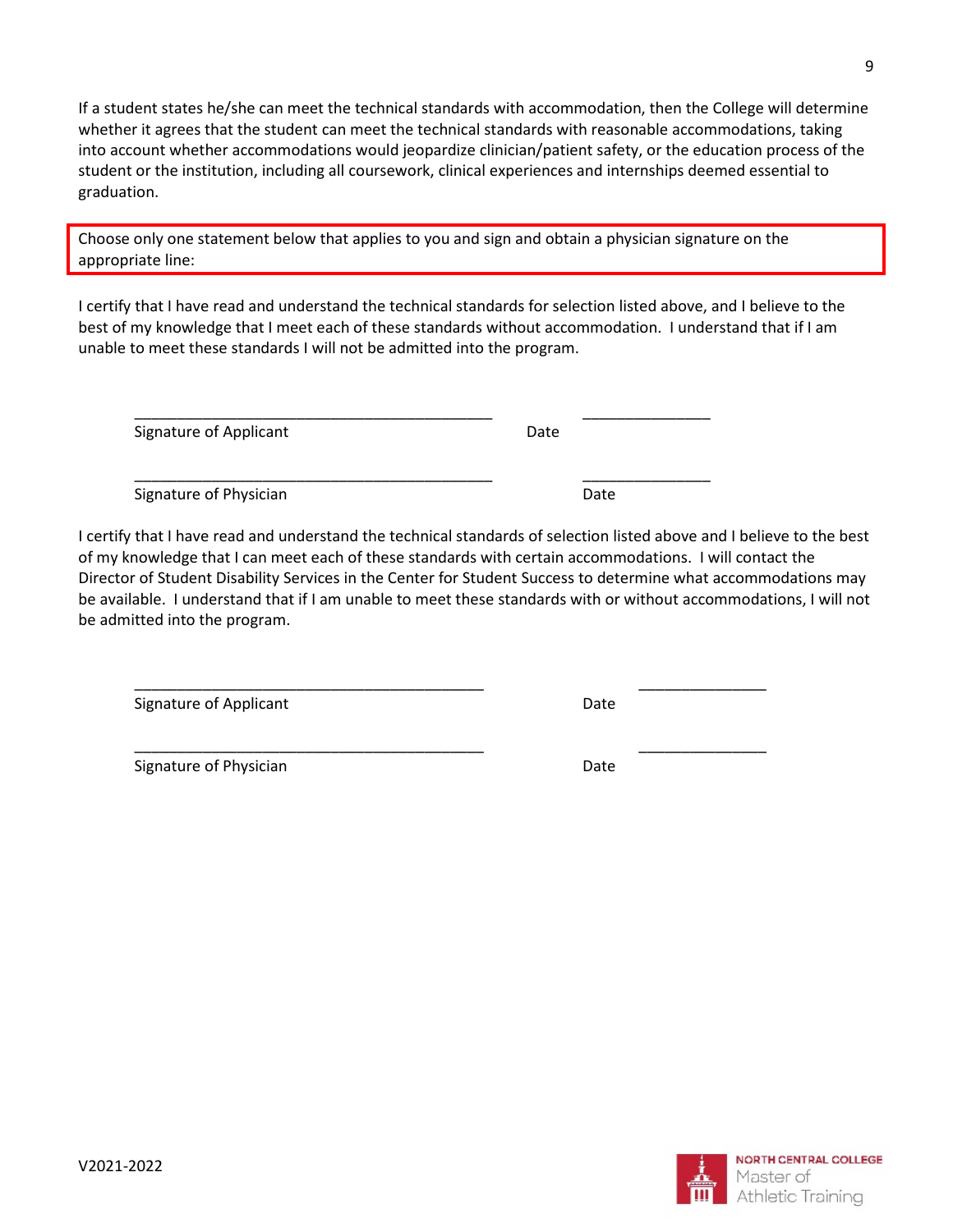#### <span id="page-9-1"></span><span id="page-9-0"></span>**Retention Policy for Master of Athletic Training Students:**

Quality health care requires practitioners who are competent in their clinical reasoning, health care skills, and in their ability to communicate with and work with others. It is a primary responsibility of professional health care program faculty to keep public safety in mind when educating students; a student who is not adequately prepared in all aspects of the position has the potential to be an unsafe health care provider. Additionally licensure requirements address behavior components that are becoming of a health care provider. For these reasons, academic performance in health care professional programs at North Central College includes competency in knowledge, skills, and professional behaviors.

Admitted MAT students must demonstrate acceptable performance in three areas to be retained in the program:

- **1) Knowledge/Academic Performance:** Acceptable academic performance is defined as maintaining a 3.0 GPA in MAT courses and completion of all courses with a C or better. Students who obtain a C- or below in a course and are retained in the program will be required to retake the course prior to graduation from the program. A required retake may extend the time to graduation for the student. Courses may only be retaken once. A second C- will result in a recommendation for dismissal.
- **2) Skill/Clinical Performance:** Acceptable clinical performance is defined as consistent progress toward the required clinical experience hours, adherence to all aspects of the Clinical Education Contracts, and "Acceptable" or better ratings on clinical experience competencies, which are evaluated by instructors of clinical experience courses and/or preceptors. Failure to demonstrate competence or adequate clinical growth may result in probation or dismissal.
- **3) Professional Behaviors:** It is expected that the MAT student demonstrate high levels of professional behaviors throughout their time in the program. These professional behaviors include the following areas:
	- Time Management
	- Organizational Skills
	- Engagement/Self-Directed Learning
	- Professional Reasoning/Problem-Solving
	- Written Communication
	- Verbal/Non-Verbal Communication and Observation Skills
	- Participation in the Supervisory Process
	- Professional and Personal Boundaries
	- Professional Attire

Students who do not meet retention criteria may be placed on probation and will be required to enter remediation. A student who does not achieve a successful remediation outcome or who has an egregious violation of retention criteria may be dismissed. A student who violates the professional behaviors expectations will be notified in writing with a citation. Multiple citations will require remediation and may result in probation or dismissal.

<span id="page-9-2"></span>**Exam Performance Policy (24I)**

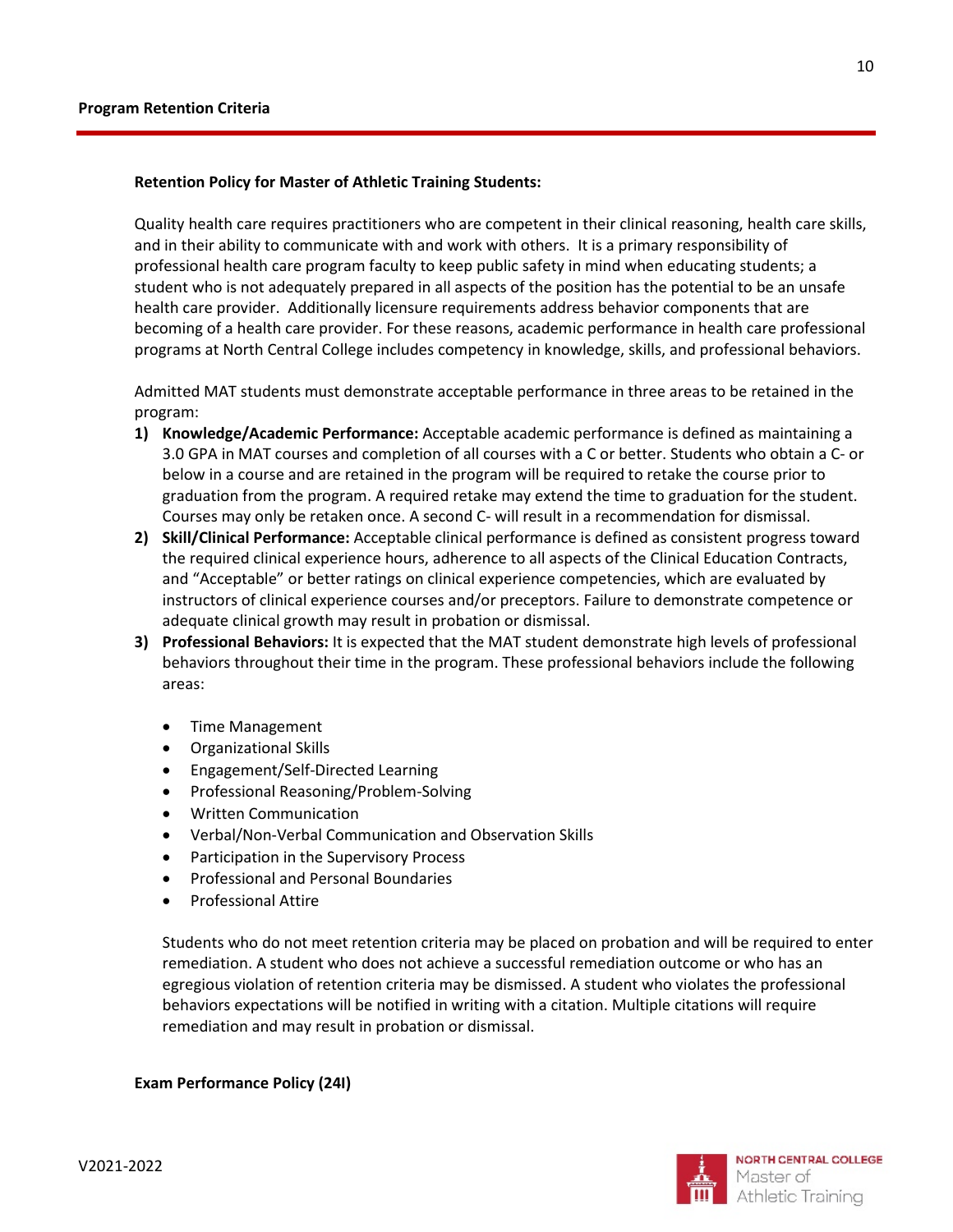Students enrolled in MAT courses must demonstrate a minimum passing standard of 70% on course exams. A student who earns less than 70% on an exam must retake the exam within 7 days of the original exam, and until a 70%- minimum score is obtained. The first exam score will be recorded in the student's grade calculation. No student can pass a MAT course without demonstrating the ability to earn 70% on all course examinations. Students enrolled in MAT courses are expected to maintain high levels of ethical conduct and are expected to adhere to the College policy on Plagiarism, found here. Grade disputes are managed by the College Grade Appeal Policy, found in the Student Handbook.

# <span id="page-10-0"></span>**Academic Dishonesty Policy (23A)**

The athletic training program adheres to the College policy on Academic Dishonesty which can be found [here.](http://catalog.noctrl.edu/content.php?catoid=19&navoid=1545#Academic_Dishonesty) Identified plagiarism or dishonesty will be reported to the Dean of the School of Education and Health Sciences and may result in dismissal.

# <span id="page-10-1"></span>**Progression through the MAT Program (24I)**

The MAT curriculum must be taken as designed by the program and outlined in the MAT curriculum below. The need for a student to stop-out of the program will extend the time to completion significantly. These scenarios will be managed on an individual basis by the Program Director and School of Graduate and Professional Studies. A student who fails to obtain the minimum grade of "C" in a course must retake the course prior to graduating from the program and potentially prior to progressing to further coursework. During the course of the clinical experience assignment, the student's progress and competence will be monitored by the program CEC and PD. The CEC or PD will have regular communication with the preceptors at each site where a student is assigned in order to discuss the student's progress toward clinical competence in psychomotor and affective skills. The student must demonstrate appropriate levels of clinical competence to progress to the subsequent clinical experience. A student who is not demonstrating clinical competence at the level expected and developed in the Clinical Experience Course will be required to successfully complete a remediation plan prior to enrollment in subsequent clinical experience courses.

# <span id="page-10-2"></span>**Remediation Policy**

A clinical education or didactic remediation plan may be required of the student in the event that the student fails to demonstrate acceptable performance in either area. Remediation plans will be developed individually for each student and require a significant commitment from the student. If the remediation plan is not completed by the student or the student fails to demonstrate acceptable performance after the remediation plan is completed, the student may be dismissed from the program.

#### <span id="page-10-3"></span>**Probation and Remediation**

In the event that retention criteria are not met, a recommendation to place the student on probation will be made by the MAT education committee to the Graduate Academic Standing Committee (GASC). The MAT education committee is comprised of the MAT program core faculty and one additional SEHS faculty member or administrator. The recommendation for probation will include an individually designed remediation plan.

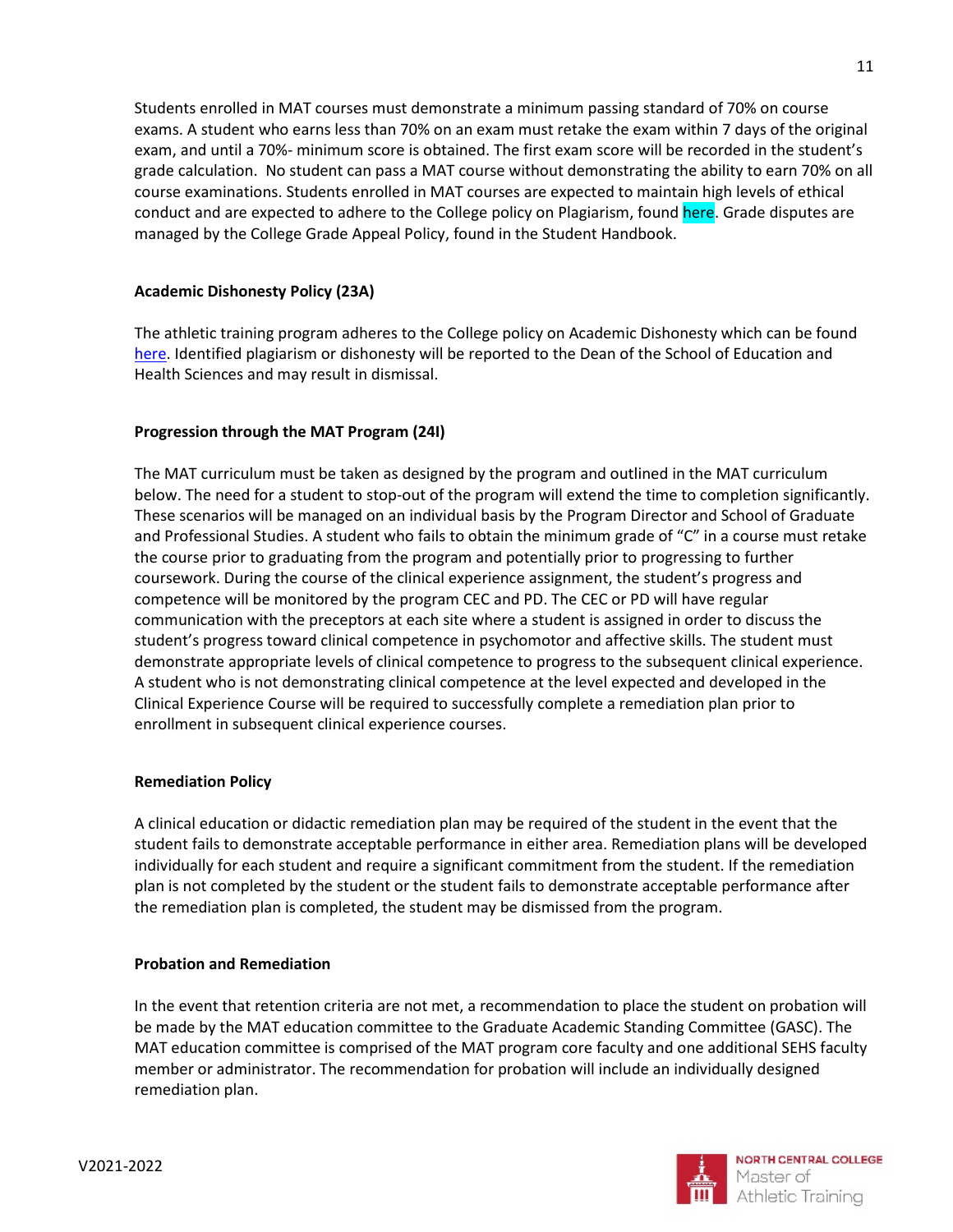Once on probation and in remediation, the MAT student has one semester to complete the remediation plan and meet retention criteria. Once the remediation plan is complete, the student will be removed from Probation. If the student's GPA remains below 3.0 or fails to complete the remediation plan upon completion of the subsequent semester, a recommendation for dismissal will be made to the GASC.

The GASC will decide on academic probation cases at the conclusion of each academic semester, applying the program's policies to the case at hand. The committee will adjudicate student appeals of cases. In an appeal, the student must present a petition in writing and has the prerogative of appearing before the committee. The student's advisor may be present. Students who are placed on probation will enter remediation.

Other student grievances are managed through the College Grievance Policy, found in the Student Handbook **(23B)**.

# <span id="page-11-0"></span>**Dismissal from the MAT Program**

In the event of failure to meet retention criteria, failure to complete the remediation requirements, and/or egregious violation of Program policy, the MAT education committee will make a recommendation for dismissal to the Graduate Academic Standing Committee (GASC). The GASC will decide on academic probation and dismissal cases at the conclusion of each academic semester. The committee will adjudicate student appeals of such cases. In an appeal, the student must present a petition in writing and has the prerogative of appearing before the committee. The student's advisor may be present.

# <span id="page-11-1"></span>**Student Athlete/Athletic Training Student Policy**

Due to the time commitment required of clinical education requirements, no MAT student may participate in intercollegiate athletics while enrolled in the program. Students who are interested in participating in intercollegiate athletics should complete their eligibility during their four undergraduate years.

# <span id="page-11-2"></span>**Fees and Student Expenses (24D)**

In addition to the cost of [tuition,](https://www.northcentralcollege.edu/tuition-aid/graduate) there are additional expenses associated with the MAT Program. These vary between students and occur on varying timelines, listed below:

- **INF** Background check (\$35.00-\$50.00): Required at entry and possibly one additional time
- **INT** Liability insurance (\$35.00): Required annually
- **T** Transportation to and from rotation sites: Required. Typically, this is within a 15 mile radius but may vary between students **(24K)**.
- **Drug Screen Test and TB Tests: Required for some sites. (\$0-\$50.00)**
- Clothing/Uniform costs: Optional (\$25.00+)
- **INC** Attendance at conferences and professional memberships: Optional but strongly recommended (\$75.00+)

Information about financial aid and refund policies can be found in the Graduate Catalog at this [link](http://catalog.noctrl.edu/content.php?catoid=19&navoid=1543&hl=%22financial+aid%22&returnto=search) or the Financial Aid office. There is a scholarship available for athletic training and exercise science students, titled the [Mark Crabtree Scholarship.](https://northcentralcollege.academicworks.com/opportunities/3304) This scholarship is not administrated by the athletic training faculty, but athletic

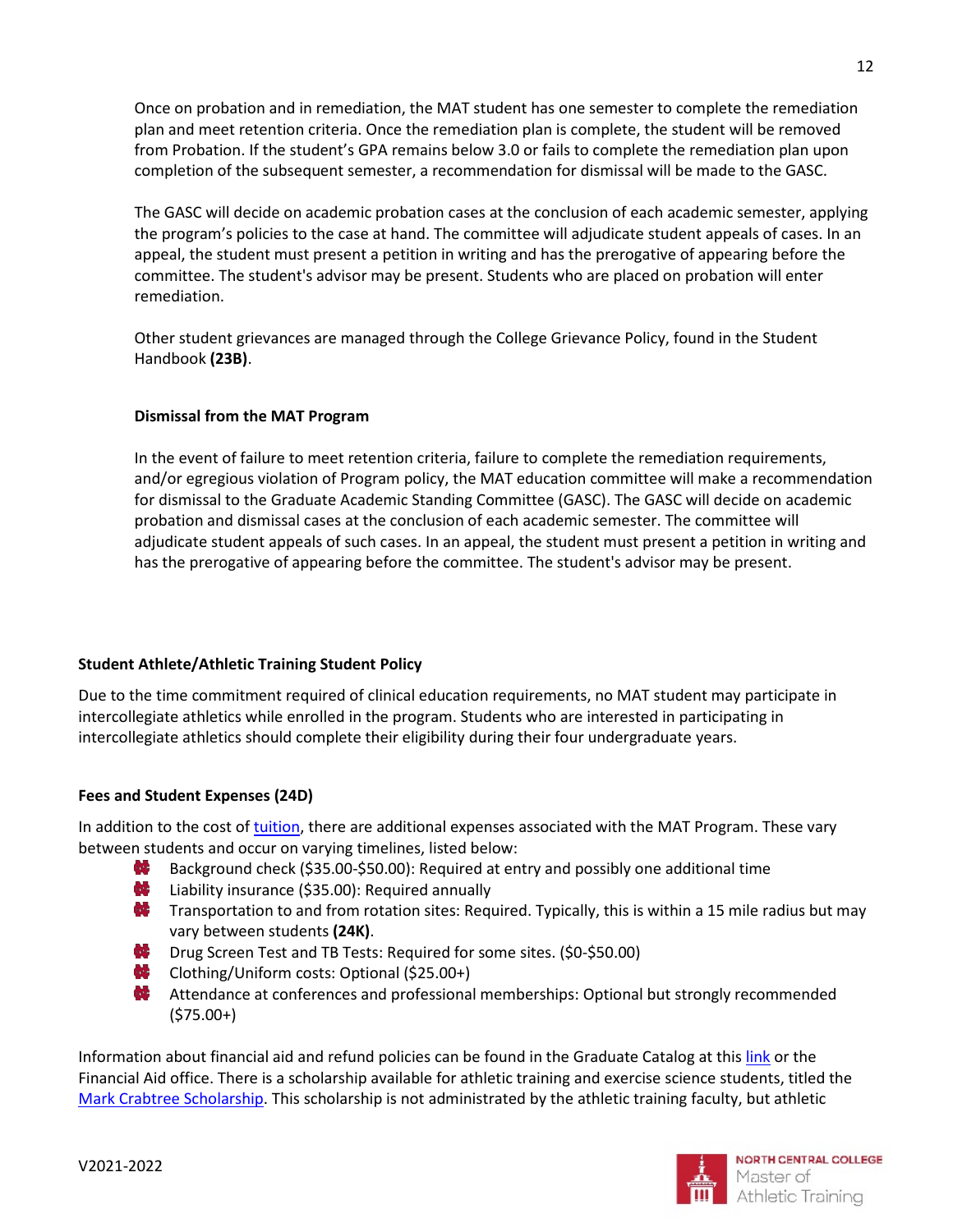# <span id="page-12-1"></span><span id="page-12-0"></span>**Course Progression and Graduation Requirements**

#### **Course Progression (24B)**

The MAT curriculum is intended to be completed in a continuous, sequential manner. It must be taken as designed by the program and outlined in the MAT curriculum below. Students in good standing will be enrolled in courses by the SGPS staff each semester. Any need for a student to stop-out of the program will extend the time to completion significantly. These scenarios will be managed on an individual bases by the Program Director and School of Graduate and Professional Studies. A student who fails to obtain the minimum grade of "C" in a course must retake the course prior to graduating from the program and potentially prior to progressing to further coursework. Students may follow the catalog for the year in which they started the program, or any subsequent catalog while enrolled in the program.

Students enrolled in MAT courses must demonstrate a minimum standard of 70% on course exams. A student who earns less than 70% on an exam must retake the exam within 7 days of the original exam. The maximum a student can earn on a retake is 70%. No student can pass a MAT course without demonstrating the ability to earn 70% on all course examinations. Students enrolled in MAT courses are expected to maintain high levels of ethical conduct and are expected to adhere to the College policy on Plagiarism, foun[d here.](http://catalog.noctrl.edu/content.php?catoid=15&navoid=1131#Academic_Dishonesty) Grade disputes are managed by the College Grievance Policy.

#### <span id="page-12-2"></span>**Academic Calendar and workload (12, 24A)**

The academic calendar is a 15 week long semester (plus a week of finals). For the 21-22 academic year, the athletic training program will follow the undergraduate calendar, which closely follows the graduate calendar. The calendar can be found [here.](http://catalog.noctrl.edu/content.php?catoid=18&navoid=1444) Course times are available in Merlin and are closely followed.

Courses vary from 1 credit to 4 credits. In accordance with federal regulations, state guidelines, and Higher Learning Commission standards, North Central College defines a credit hour as the amount of work that approximates one hour of classroom or direct faculty instruction and two hours of out-of-class work per week for a semester, or an equivalent amount of work for a shorter time period. An example of this workload is listed below for a 16 week semester (workload will be greater for a 10 week summer course):

| Credits per course | Time in the classroom     | Time expected outside     | Total workload per                            |  |
|--------------------|---------------------------|---------------------------|-----------------------------------------------|--|
|                    | per week                  | of the classroom per      | week                                          |  |
|                    | 190 minutes<br>3.25 hours | 380 minutes<br>6.25 hours | week<br>9.5 hours/week per 4<br>credit course |  |

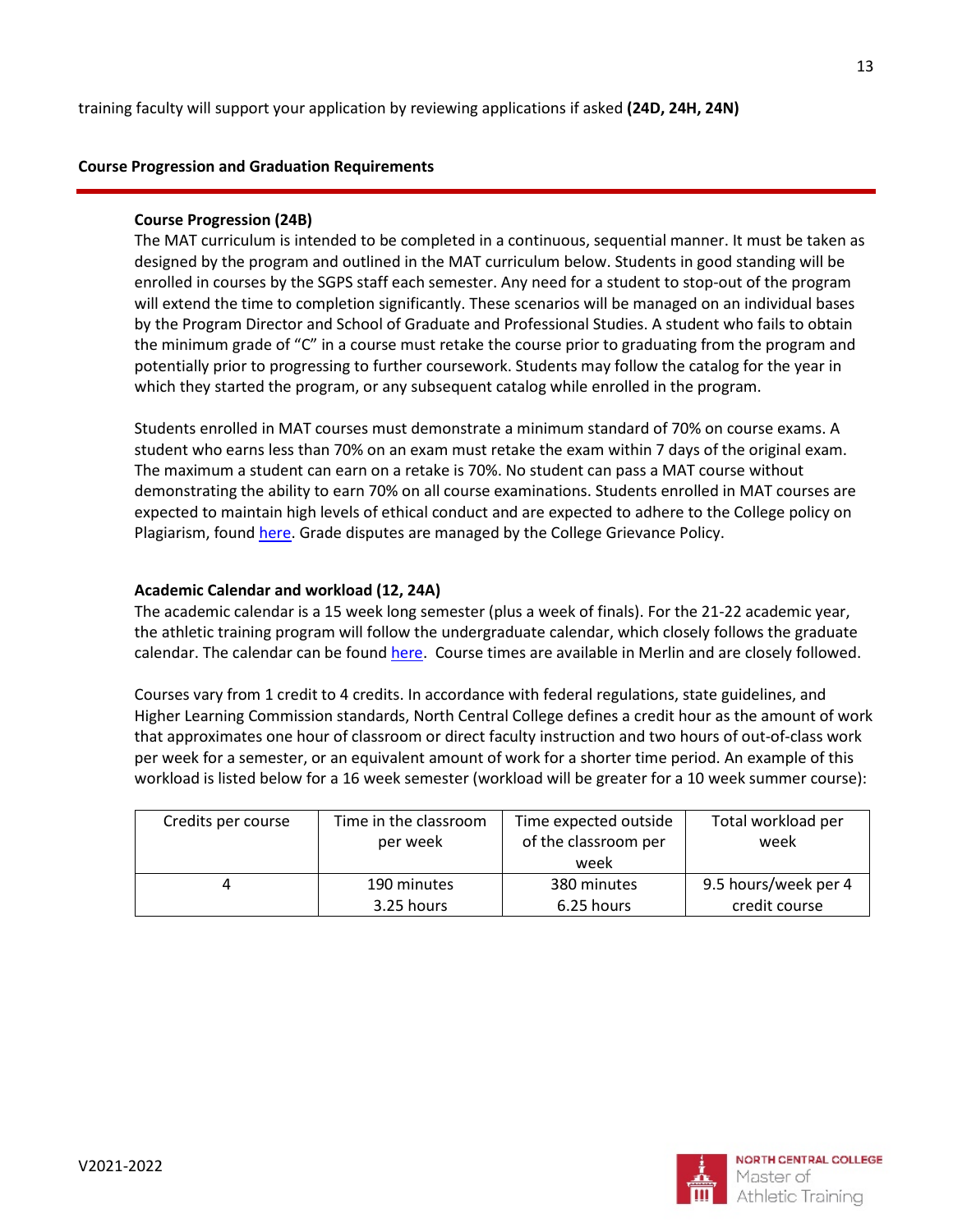<span id="page-13-0"></span>

| Course          | <b>Course Title</b>                                                                                          | <b>Credit</b>  |  |  |  |  |
|-----------------|--------------------------------------------------------------------------------------------------------------|----------------|--|--|--|--|
| <b>Number</b>   |                                                                                                              | <b>Hours</b>   |  |  |  |  |
|                 | Summer Year One                                                                                              |                |  |  |  |  |
| <b>MATR 515</b> | Foundations of Athletic Training                                                                             | 4              |  |  |  |  |
| <b>MATR 530</b> | Principles of Musculoskeletal and Medical Assessment                                                         | 3              |  |  |  |  |
|                 | <b>Total Credits</b>                                                                                         | 7              |  |  |  |  |
|                 | Fall Year One                                                                                                |                |  |  |  |  |
| <b>MATR 500</b> | Clinical Experiences in Athletic Training I                                                                  | 1              |  |  |  |  |
| <b>MATR 541</b> | Diagnosis and Management for Athletic Trainers I: Upper Extremity, Head, and Neck Injuries<br>and Conditions | 4              |  |  |  |  |
| <b>MATR 550</b> | <b>Medical Aspects of Athletic Training</b>                                                                  | 4              |  |  |  |  |
| <b>MATR 525</b> | Therapeutic Interventions in Athletic Training I                                                             | 4              |  |  |  |  |
|                 | <b>Total Credits</b>                                                                                         | 13             |  |  |  |  |
|                 | Spring Year One                                                                                              |                |  |  |  |  |
| <b>MATR 505</b> | Clinical Experiences in Athletic Training II                                                                 | 1              |  |  |  |  |
| <b>MATR 540</b> | Diagnosis and Management for Athletic Trainers II: Lower Extremity and Spine Injuries and<br>Conditions      | 4              |  |  |  |  |
| <b>MATR 535</b> | Therapeutic Interventions in Athletic Training II                                                            | 4              |  |  |  |  |
| <b>MATR 551</b> | Administration and Management in Athletic Training                                                           | 4              |  |  |  |  |
|                 | <b>Total Credits</b>                                                                                         | 13             |  |  |  |  |
|                 |                                                                                                              |                |  |  |  |  |
|                 | Summer Year Two                                                                                              |                |  |  |  |  |
| <b>MATR 600</b> | Clinical Experiences in Athletic Training III                                                                | 1              |  |  |  |  |
| <b>MATR 620</b> | Principles of Nutrition and Strength and Conditioning for Athletic Training                                  | 3              |  |  |  |  |
|                 | <b>Total Credits</b>                                                                                         | 4              |  |  |  |  |
|                 | Fall Year Two                                                                                                |                |  |  |  |  |
| <b>MATR 605</b> | Clinical Experiences in Athletic Training IV                                                                 | 2              |  |  |  |  |
| <b>MATR 625</b> | Psychosocial Aspects of Athletic Training Practice                                                           | 4              |  |  |  |  |
| <b>MATR 640</b> | Special Topics in Athletic Training                                                                          | $\overline{2}$ |  |  |  |  |
| <b>MATR 655</b> | Applied Research Project                                                                                     | $\overline{2}$ |  |  |  |  |
|                 | <b>Total Credits</b>                                                                                         | 10             |  |  |  |  |
|                 | Spring Year Two                                                                                              |                |  |  |  |  |
| <b>MATR 610</b> | Clinical Experiences in Athletic Training V: Immersive Experience                                            | 4              |  |  |  |  |
| <b>MATR 650</b> | Decision Making in Athletic Training                                                                         | 4              |  |  |  |  |
|                 | <b>Total Credits</b>                                                                                         | 8              |  |  |  |  |
|                 | <b>Total Program Credits</b>                                                                                 | 55             |  |  |  |  |

# **MAT Curriculum (Can also be found in th[e Graduate Catalog](http://catalog.noctrl.edu/index.php) (24E)**

# <span id="page-13-1"></span>**Degree Completion Requirements (24G)**

- A. Students who are in good standing in the program will be considered to have completed the MAT degree upon:
	- 1. Completion of all MAT course requirements with a "C" or better and a minimum MAT GPA of 3.0.
	- 2. Completion of a minimum of 900 clinical experience hours (Completion noted by C or better in MATR 500, 505, 600, 605, and 610).

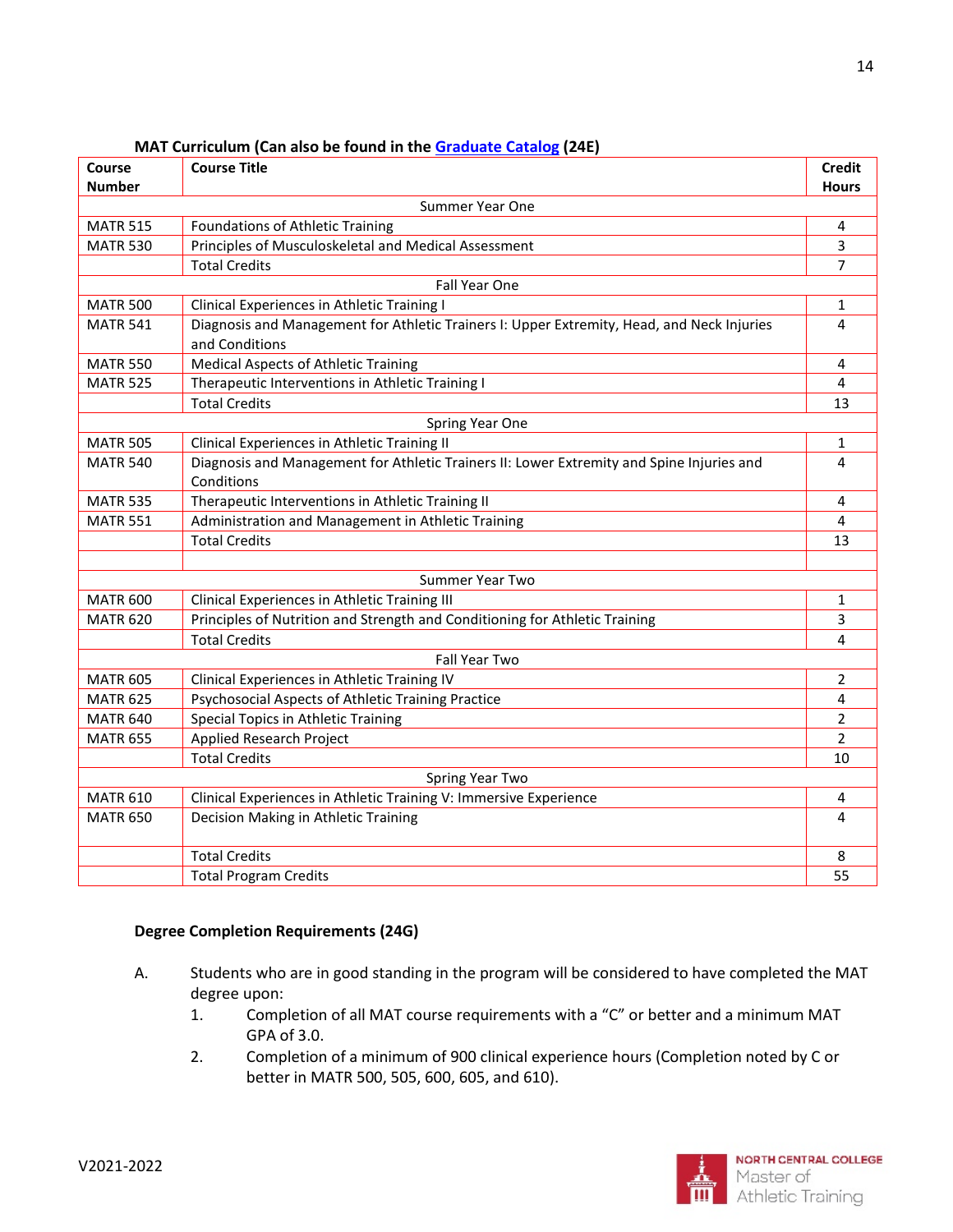#### <span id="page-14-0"></span>**Progression of Rotations**

Clinical education rotations/assignments are designed to build upon the didactic and laboratory experiences. Clinical education will begin during the second semester of enrollment in the MAT Program. Clinical education is a component of the following five CE courses:

- $\Box$  MATR 500: Clinical Experiences in Athletic Training I (1 credit) Requires 100 CE hours
- □ MATR 505: Clinical Experiences in Athletic Training II (1 credit) Requires 100 CE hours
- □ MATR 600: Clinical Experiences in Athletic Training III (1 credit) Requires 100 CE hours
- □ MATR 605: Clinical Experiences in Athletic Training IV (2 credits) Requires 200 CE hours
- MATR 610: Clinical Experiences in Athletic Training V: Immersive Experience (4 credits) Requires 400 CE hours. No student should be enrolled in courses (or employment) that will interfere with the immersive nature of this experience.

#### **Nature of CE and Placements (24M)**

Clinical experience is educational in nature. No student may be paid for their clinical experience hours. Students may not be considered as a replacement to certified or licensed health care professionals.

Placements are not made in a preferential, prejudicial, or discriminatory manner **(30)**. Per the college nondiscrimination policy, North Central College is committed to maintaining a positive learning, working, social and residential environment. The College and MAT program do not discriminate or allow harassment on the basis of race, color, religion, ethnicity, national origin, sex, gender identity, gender expression, age, marital status, citizenship, mental or physical disability status, sexual orientation, pregnancy or parenting, order of protection status, military or veteran status, genetic information, unfavorable military discharge (except dishonorable discharges) or any other characteristic protected by law in admission and access to, and treatment and employment in, its educational programs and activities. In pursuit of this end, the MAT program will not place any student at a clinical site that discriminates on any of the above listed bases. Students who discriminate against others of a protected class may face dismissal. Students who feel they have experienced discrimination in a clinical setting should communicate that to the clinical education coordinator or program director.

#### **Travel to clinical sites**

Efforts will be made to assign clinical rotation sites with considerations of student costs for travel requirements and background checks. Students are expected to arrange reliable transportation to clinical sites, and are responsible for transportation costs to clinical assignments. When inclement weather arises, students are asked to make decisions about safety of travel to clinical sites and to communicate with the preceptors if deemed not safe to travel. No student should place themselves as risk during inclement driving weather for the sake of attending a clinical placement. Students may travel with their clinical preceptor to an approved "away" event or competition if they choose, after communication with the clinical education coordinator, however students are not required to travel to "away" events or competitions.

#### **Requirements to begin and continue CE**

Students must be fully admitted to the program. Students must be certified in and maintain emergency cardiac care certification at all times while enrolled in CE courses **(26B)**. No student may complete CE unless enrolled in one of the CE courses. Students will complete blood borne pathogen training before beginning CE and annually thereafter. Students must maintain compliance with program policies at all times while engaged in CE. See additional [policies](#page-20-0) below.

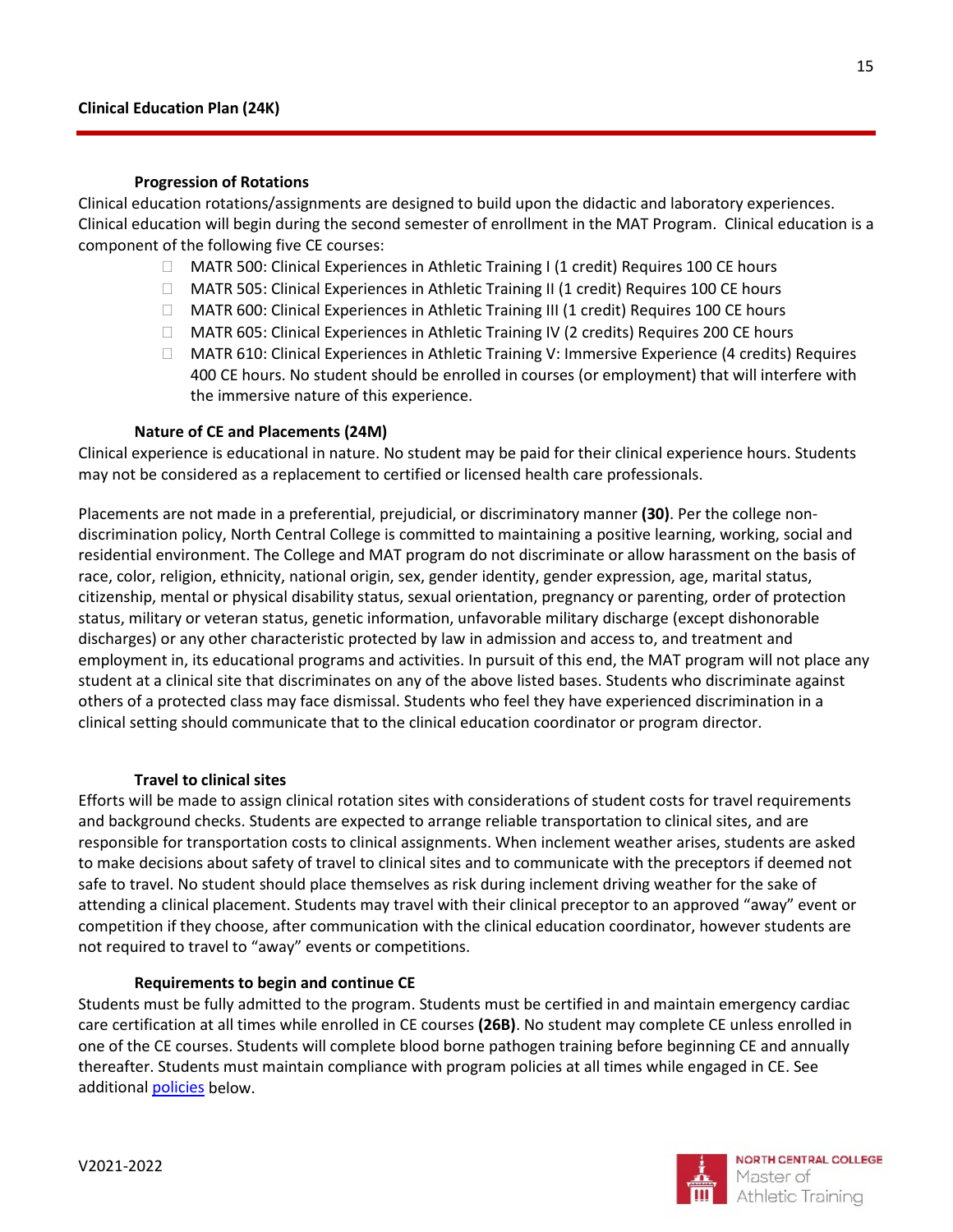# **Student safety while at clinical education sites (26D)**

Students are expected to remain under the supervision of their preceptor at all times while at the clinical site. Clinical sites maintain equipment according to manufacturer guidelines and provide verification of calibration and maintenance to the program which is kept on file. If a student has a concern about safety of equipment or supervision, the student should contact the clinical education coordinator expediently, and should not be expected to place themselves at risk. Safety Data Sheets (SDS) are available in College AT facilities for commonly used chemicals.

# **Minimum/Maximum Policy for CE Hours**

<span id="page-15-0"></span>MAT Students will complete no less than the minimum and no more than the maximum per CE course.

- □ MATR 500: minimum 100 hours/15 weeks: 6.5 hours/week minimum, 20 hours per week average maximum.
- MATR 505: minimum 100 hours/15 weeks: 6.5 hours/week minimum, 20 hours per week average maximum.
- MATR 600: minimum 100 hours/10 weeks: 10 hours/week minimum, 20 hours per week average maximum.
- MATR 605: minimum 200 hours/15 weeks: 13.5 hours/week minimum, 20 hours per week average maximum.
- MATR 610: Minimum 400 hours/15 weeks: 26.6 hours/week minimum. No student may complete this experience in less than 4 weeks, regardless of whether they have completed the minimum total number of clinical hours. Maximum hours are considered flexible based on the site, but students should generally not be exceeding 40 hours/week. A student may not enroll in courses or obtain employment that would interfere with the immersive nature of MATR 610.

# **Timing of Clinical Experiences**

<span id="page-15-1"></span>MAT Students are expected to ensure that they have two days off per week from clinical experience hours during the academic weeks of the year. Students will have at least one day off/week during any pre-season camp. Students will complete hours during each week that their assigned sport is active, unless previous arrangements for an absence are made with the clinical coordinator. Experiences with post-season/championship play are encouraged, and students should discuss this opportunity with their preceptor. The continuum of care is best observed with **consistent and regular clinical education experiences**. Students should attend their clinical experiences regularly, rather than sporadically.

The clinical education coordinator will monitor hours each week to ensure compliance. Each level of clinical experience will have assigned clinical proficiencies, divided across five semesters. The proficiencies will be evaluated in the following manner:

- **Initially, clinical competencies will be introduced and evaluated in the didactic courses. Preceptors** may instruct MAT students in clinical competencies prior to didactic instruction if needed for optimal learning.
- $\bullet$  Clinical competencies will be reviewed and evaluated during the clinical experiences courses and clinical experience rotations.
- **Preceptors supervising the students will evaluate their competency in the clinical rotations.**

# **Variety of Clinical Experiences**

<span id="page-15-2"></span>Clinical Experiences will ensure clinical practice opportunities with:

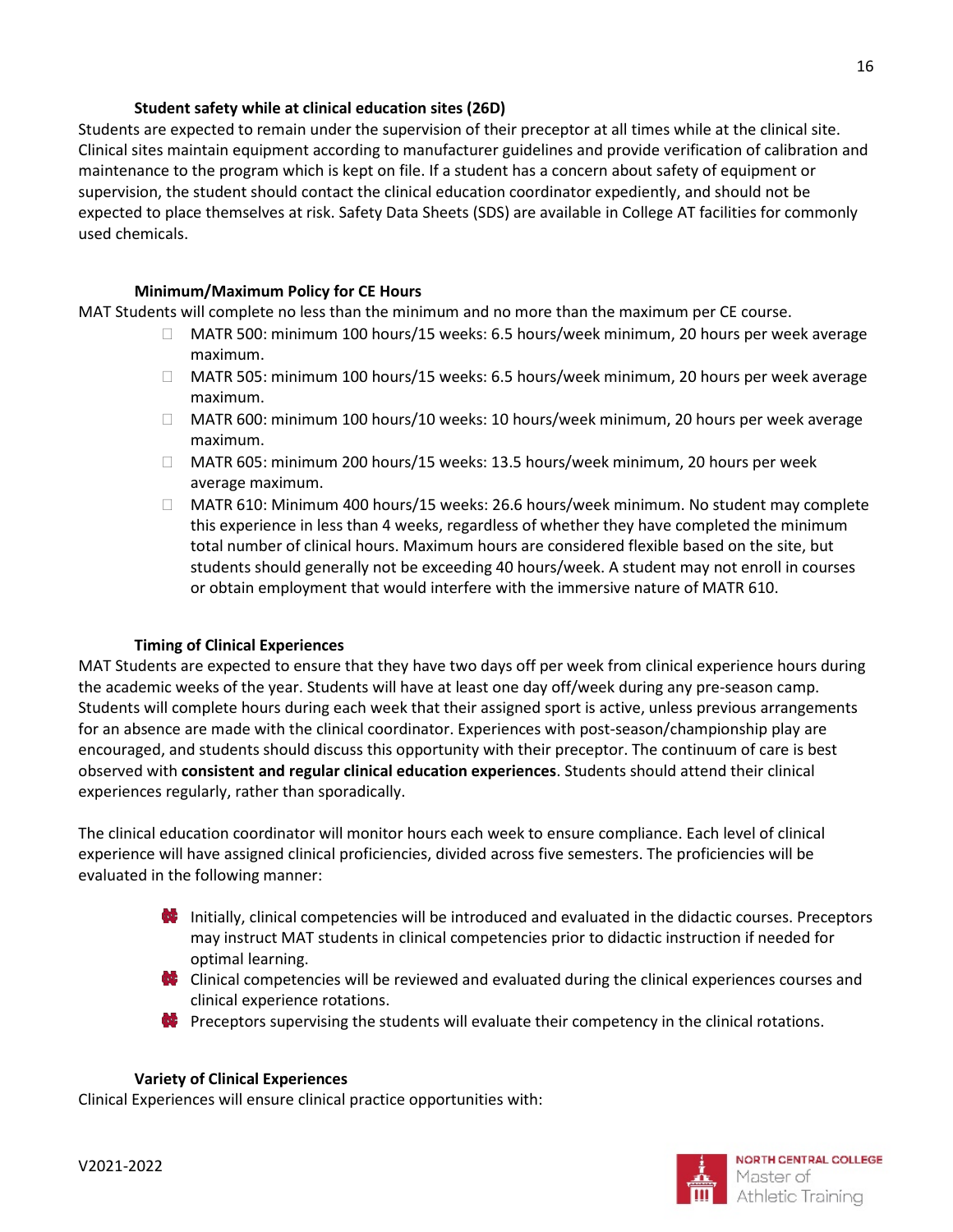- a. a varied client/patient populations. Populations will include clients/patients throughout the lifespan (for example, pediatric, adult, elderly), of different sexes, with different socioeconomic statuses, of varying levels of activity and athletic ability (for example, competitive and recreational)
- b. individual and team activities across upper and lower extremity dominant sports
- c. high- and low-intensity activities
- d. non-sport activities
- e. Students will gain experience with patients with a variety of health conditions commonly seen in athletic training practice
- f. Additionally, the program will ensure clinical practice opportunities in the following areas:
	- a. Upper Extremity: High-risk sport to the upper extremity based on injury statistics. At NCC this includes softball, baseball, swimming, volleyball, and wrestling.
	- b. Lower Extremity: High-risk sport to the lower extremity based on injury statistics. At NCC this includes men's and women's basketball, men's and women's soccer, men's and women's cross country and track, and men's and women's lacrosse.
	- c. Equipment Intensive: High-risk sports where all participants are required to wear protective equipment for the head and shoulders. At NCC this includes football and men's lacrosse.
	- d. General Medical/Non-Sport Related: General medical experiences are associated with conditions other than orthopedic, and include integumentary, cardiorespiratory, endocrine, mental health, and other non-musculoskeletal system pathologies. The student will have exposure to these types of conditions occur in wrestling, men's/women's track, and during the general medical rotation with physicians, physician assistants and nurse practitioners. Additionally, this includes the orthopedic physician and general practice physician rotations, athletic physicals, and interactions with the team physician while gaining clinical experience athletic events.

# **Progression of Clinical Experiences**

<span id="page-16-0"></span>During the course of the clinical experience assignment, the student's progress and competence will be monitored by the program CEC OR PD. The CEC or PD will have regular communication with the preceptors at each site where a student is assigned in order to discuss the student's progress, competence, and any concerns. The student must demonstrate appropriate levels of clinical competence to progress to the subsequent clinical experience. A student who is not demonstrating clinical competence at the level expected and communicated in the Clinical Experience Course will be required to complete a successful remediation plan prior to enrollment in subsequent clinical experience courses.

At the midpoint of each semester, the student will complete a self-evaluation form. The student will then go through the self-evaluation with his/her clinical supervisor, both will sign the form, and it will be turned in to the ATP Director/Clinical Coordinator. At the conclusion of each semester, the student will complete an evaluation of the preceptor and the clinical site. The preceptor will complete an evaluation on each student supervised. These evaluations will be used to determine the student's clinical experience grade. Evaluations may deem a student to be incompetent, which will result in remediation and possibly probation.

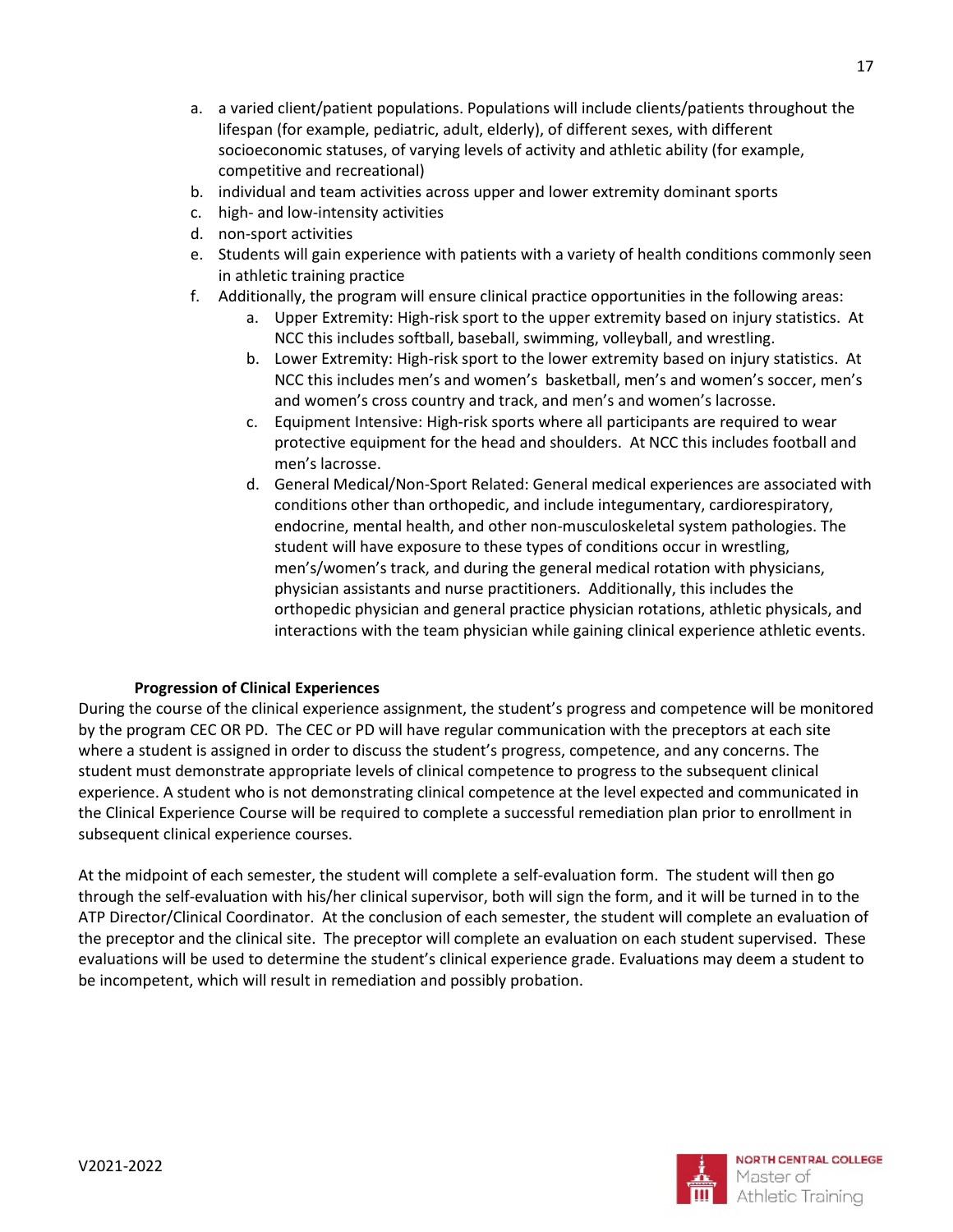Welcome to North Central Athletic Training. We are happy you have decided to join our community! Our goal is to support you as you learn about the College and the program offerings. This manual is provided as a reference for you to make the transition easier. Program faculty, preceptors, and student-peers are also great resources to help you transition to the role of a professional healthcare student, and we encourage you to use all the resources available to you.

#### **All Campus Trainings/Information**

After you've completed the matriculation process, all students are required to complete a few short mandatory online training modules. They can be found at: online

training [\(https://hub.northcentralcollege.edu/sites/new-students/SitePageModern/13...\)](https://hub.northcentralcollege.edu/sites/new-students/SitePageModern/13864/health-safety-requirements)

#### **Password and User ID**

After you pay your deposit, you are issued a temporary password and user ID. The temporary password only allows a limited number of logins, so you should change your password by visiting this [link.](https://password.noctrl.edu/) This user ID is used for many single-sign on features at the college such as Merlin, email, computer log in, and blackboard.

#### **NCC Email**

Your email address is [userID@noctrl.edu.](mailto:userID@noctrl.edu) Activate your North Central College e-mail account. Use this [link](https://outlook.office.com/owa/) to assist you with setting up your account. This e-mail account is an official mode of communication at NCC and you are expected to check your e-mail account each week, at a minimum. Important notifications regarding your class registration, validation of tuition payment, and other timesensitive announcements and messages will be sent to you via the North Central College e-mail system. Should you have any questions about setting up your email please visit the ITS site at this [link.](https://its.noctrl.edu/email)

#### **Merlin**

Activate your North Central College [Merlin](https://merlin.noctrl.edu/WebAdvisor/WebAdvisor?TOKENIDX=5587705165&type=M&constituency=WBST&pid=CORE-WBST) academic record account with user ID and temporary password emailed to you. Click students and then click Log In. You refer to your Merlin account to obtain your class schedule, building and room numbers of your classes, mid-term grades, final grades, and payments made for your tuition. Use Merlin's "Make a Payment" option to make credit card tuition payments. For more information and help with Merlin, visit our [tutorial page.](https://cardinalnet.northcentralcollege.edu/misc/merlin-tutorial)

#### **Registration Guide**

For helpful information about course scheduling, registration, preparing for your advising appointment and more refer to our [Registration Guide.](https://cardinalnet.northcentralcollege.edu/sites/default/files/u915/Graduate%20Student%20Registration%20Guide_0.pdf)

#### **Blackboard**

Blackboard is the online learning management system that North Central College utilizes. Activate your North Central College **[Blackboard](https://blackboard.noctrl.edu/webapps/login/) account in same manner with same user ID and password as** email/Merlin. Tutorial and orientation to blackboard is located [here.](https://cardinalnet.northcentralcollege.edu/sites/default/files/u915/Blackboard%20Orientation%5B1%5D.pdf)

#### **Student ID/Cardinal Card**

Have your student identification picture taken at the [Office of Campus Safety](https://www.northcentralcollege.edu/life-location/campus-safety) [\(429 S Brainard St-New](https://www.northcentralcollege.edu/map)  [Residence Hall\)](https://www.northcentralcollege.edu/map) The office is open Monday through Friday, 8:00 am until 5:00 pm. This resource is available to online students but not required.

#### **Parking Permit**

Parking permits are required for campus parking. Online students have the option of coming to campus to use the library or other resources. Please visit the **[Office of Campus Safety](https://www.northcentralcollege.edu/life-location/campus-safety) [\(429 S Brainard St.](https://www.northcentralcollege.edu/map) New** [Residence Hall\)](https://www.northcentralcollege.edu/map) to obtain an application. [Parking permits](https://hub.northcentralcollege.edu/sites/campus-safety/news/10398/obtaining-a-parking-permit) are FREE for Graduate students. Parking permits only allow on-campus parking in designated lots after 4:00 pm.

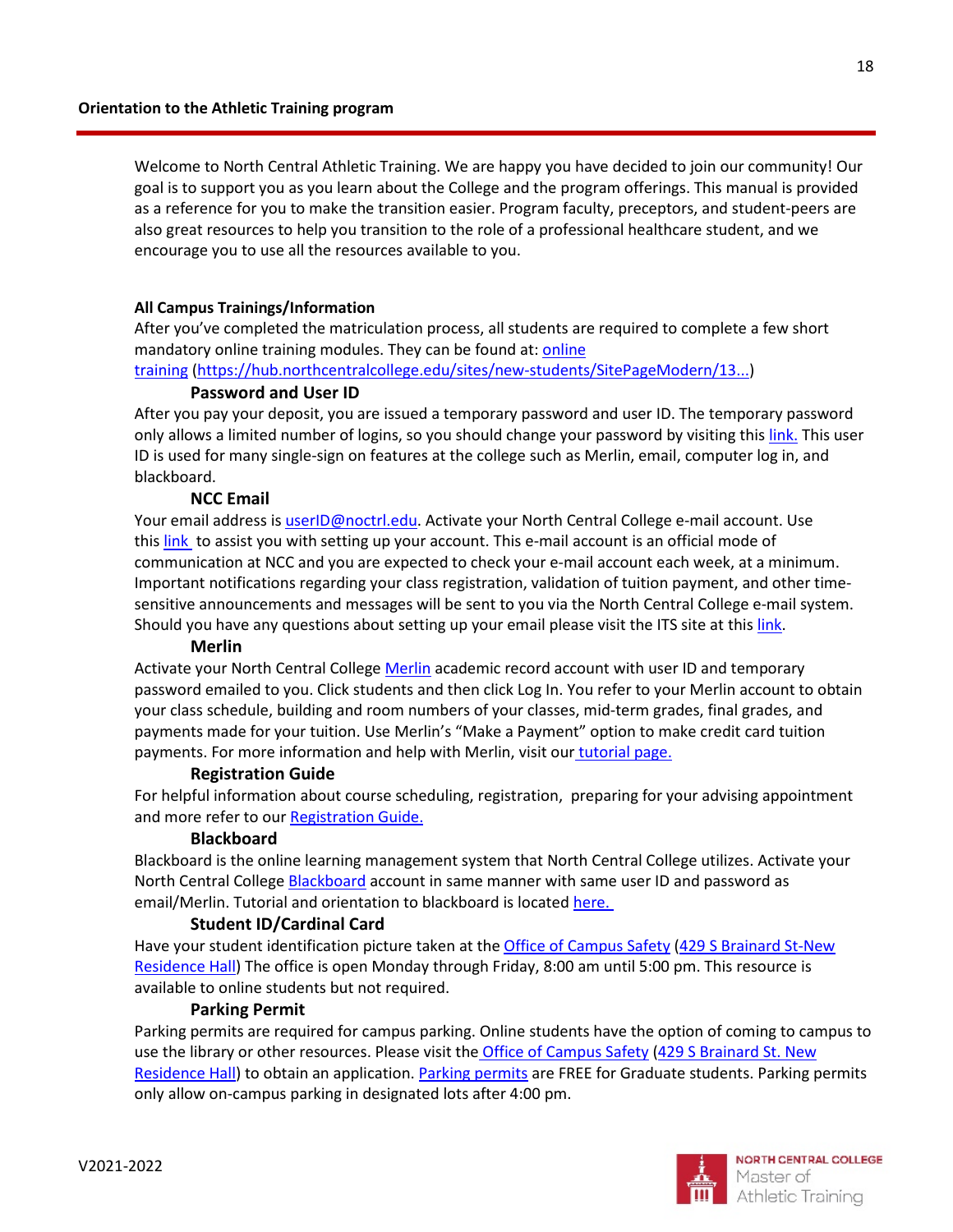# **Textbooks**

Textbook material will be listed on the new online bookstore [Akademos.](https://northcentralcollege.textbookx.com/institutional/index.php) More information about textbooks for each class can be found on the Merlin page for the course.

# **Academic Calendar**

Start dates and important timelines can be found on the **Academic Calendar**. Most graduate classes are 8 weeks long. Health Professions programs may have a different academic calendar, please discuss with your advisor.

# **School of Graduate and Professional Studies**

We are your one-stop shop for questions and resources. School of Graduate and Professional [Studies](https://www.northcentralcollege.edu/graduate) [\(grad@noctrl.edu\)](mailto:grad@noctrl.edu) or 630.637.5555

#### **Program Specific Orientation**

#### **Facilities and Lab**

You will spend much of your time on the south end of campus as well as in the Wentz Science Center. Faculty offices/Cardinal Academy Space: Located inside the Res/Rec athletic training facility. There is an educational center located here that you are welcome to use to study, place backpacks/coats (please note-not secure) during clinicals, and other purposes. This is where most of your faculty office hour meetings will be, unless otherwise noted.

SEHS office suite: This is on the second floor of the stadium on the south end of the building (nearest baseball stadium). This is where the administrative assistant for the school, as well as Dean Marci J. Swede's office is located.

#### AT Facilities

Res/Rec AT clinic: south wall of the Res/Rec Building. Here is where the AT clinical staff offices are located. Matthews AT clinic in Merner Fieldhouse: Southeast corner of Merner Fieldhouse. Benedetti-Wherli stadium clinic: North end of stadium on the first floor.

#### **Food and Dining**

Students are able to purchase a meal plan to allow for "swipes" to be attached to their student ID card. Freshens, Au Bon Pain, the Cage, Kaufman Dining Hall, and the Boilerhouse accept swipes for food purchases. Additional dining locations are nearby in downtown Naperville. Students are able to store perishable food in the mini-fridge in the Res-Rec facility if they will be on campus for an extended period of time.

# **Program/Institutionally Provided Technology**

ATrack: This will be used to:

- collect documents (liability insurance, etc)
- complete forms and evaluations of clinical sites and preceptors
- log your hours
- review your progress/ratings on programmatic competencies

AT U/PhysioU: This is an educational resource purchased for you to have quality video and textual explanations of AT content. It will be required that you access it in your courses.

Examplify: This is a secure testing program that allows us to track programmatic and student learning. MS Office 365: You will use this to access email, use ToDo for lists, create OneNote notebooks, and become competent using a range of other business tools.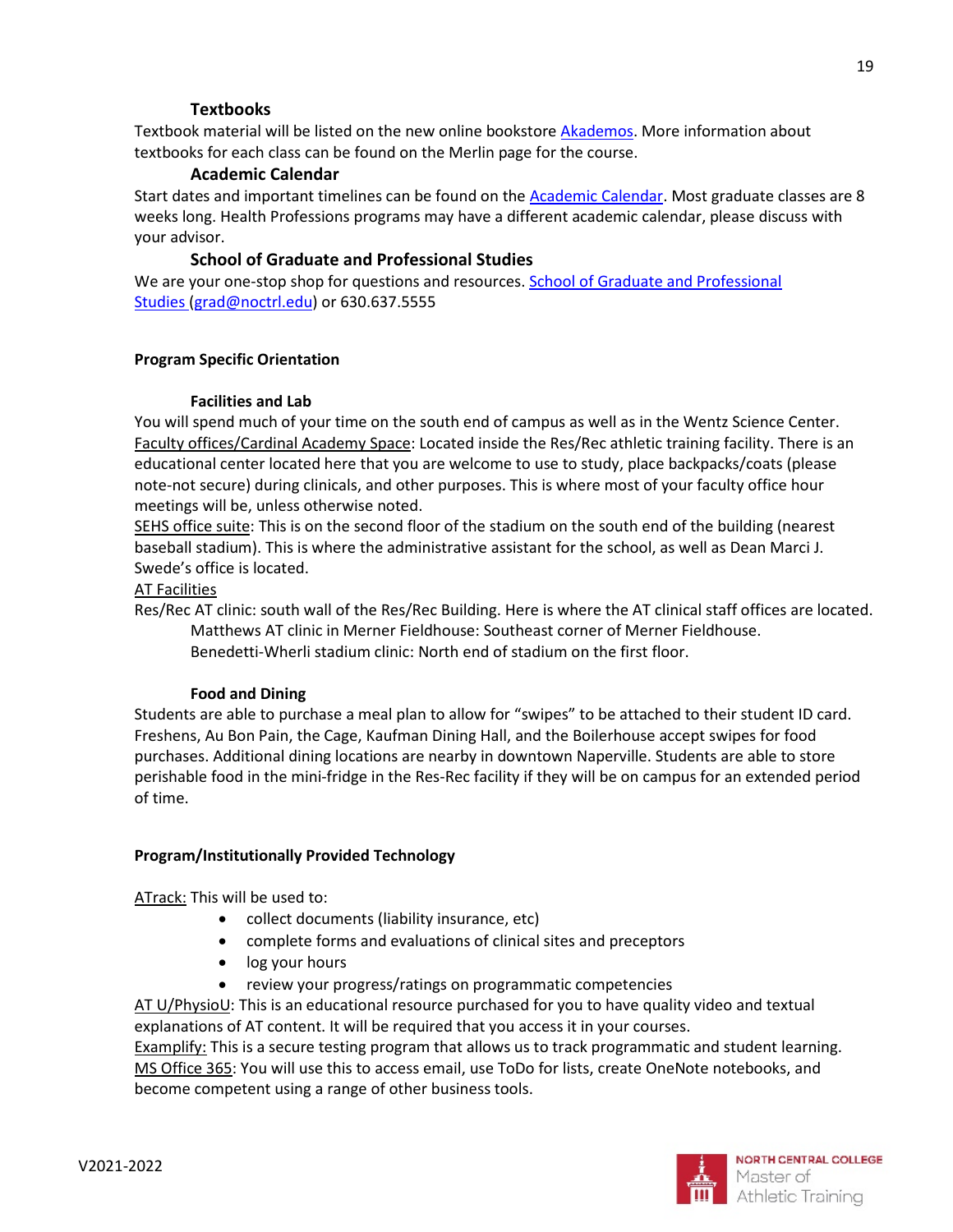Box Cloud Storage: Free cloud storage for your academic work. You will have documents shared with you through Box and will need to create an account.

# **Library Resources**

Visible Body: This is an anatomy and physiology resource. This will allow you to download free applications for you to use for the lifetime of your device. Other access is web-based.

UpToDate: medical resource used by healthcare professionals for concise, current guidelines on clinical practice (pending licensing)

Bates' Visual Guide to Assessment: A video resource for instruction of clinical skills across all healthcare professions.

# **Commonly Used (free) Tech Resources:**

Kami and/or Perusall: collaborative reading apps used to make your assigned reading interactive. FlipGrid: A video discussion board allowing for short video content related to class discussion. APAstyle.org: A free reference for citing using APA formatting.

Zotero: A free citation manager, storing, organizing, and citing resources for you in APA format.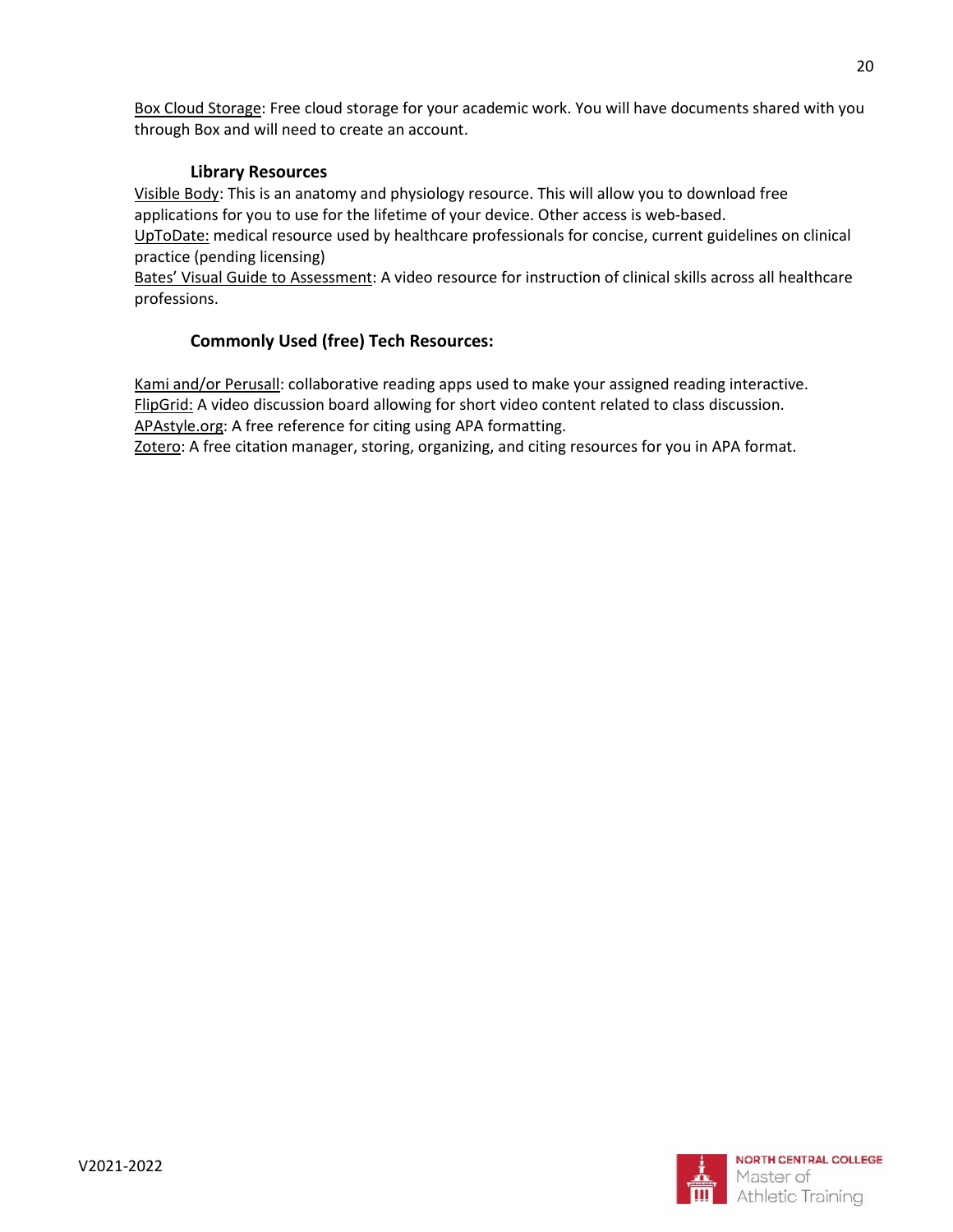<span id="page-20-0"></span>[CLINICAL EDUCATION CONFIDENTIALITY AGREEMENT](#page-21-0)

[ATHLETIC TRAINING STUDENT DEFINITION](#page-21-1)

[SOCIAL NETWORKING POLICY](#page-23-0)

[UNIFORM POLICY](#page-24-0)

[COMMUNICABLE DISEASE/ILLNESS POLICY](#page-26-0)

[BLOOD BORNE PATHOGEN](#page-27-0) POLICY AND PROCEDURES

BLOOD BORNE [PATHOGEN/OSHA COMPLIANCE STATEMENT](#page-28-0)

FIRST AID, CPR, AND BLOOD BORNE PATHOGEN TRAINING

ORIENTATION PROCEDURE CHECKLIST

STUDENT PROGRESSION OBJECTIVES

PRE-ADMISSION ACADEMIC PERFORMANCE EVALUATION

PRE-ADMISSION CLINICAL OBSERVATION PERFORMANCE EVALUATION

PRE-ADMISSION OBSERVATION VERIFICATION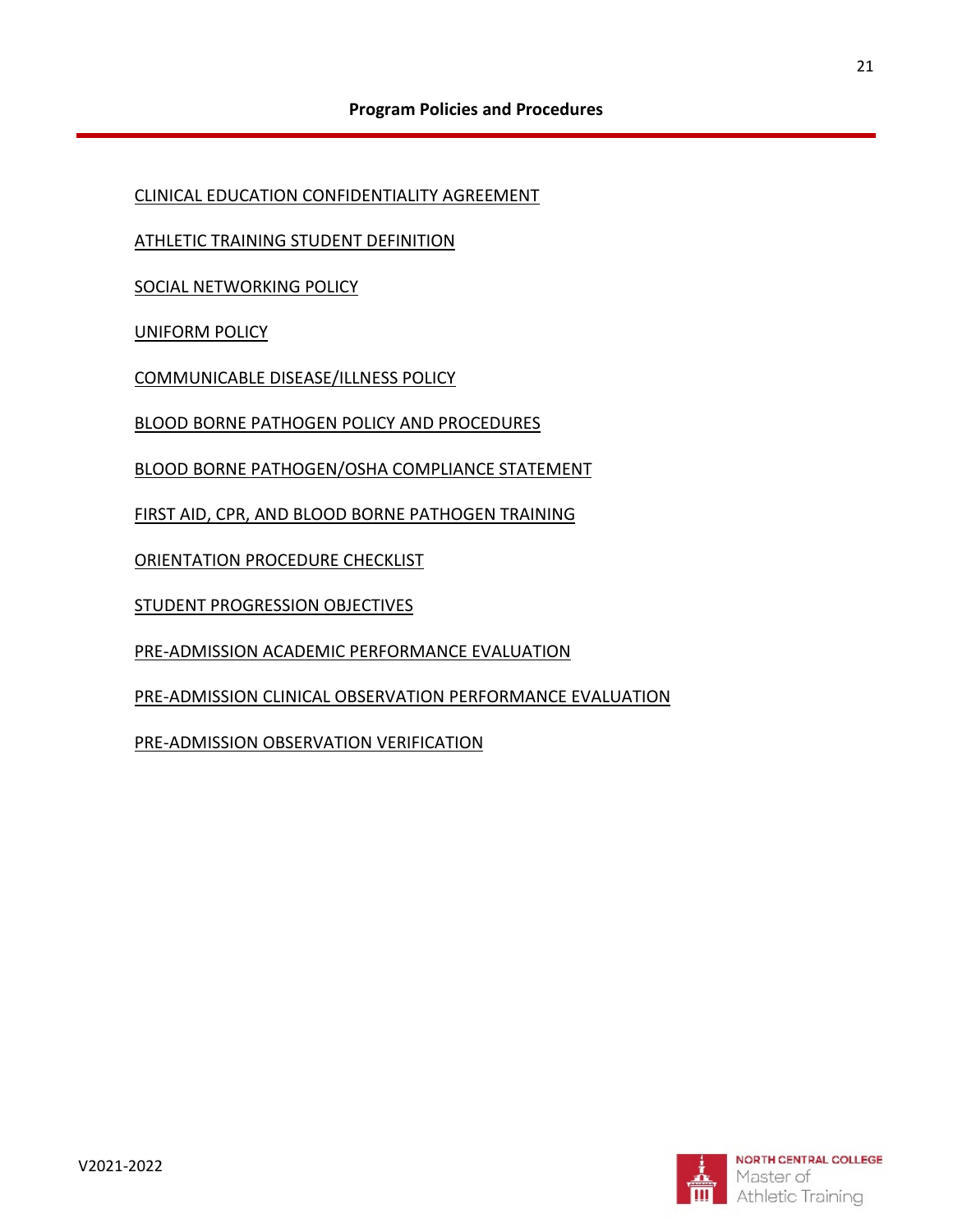# **CLINICAL EDUCATION CONFIDENTIALITY POLICY (26G)**

<span id="page-21-0"></span>Athletic training students are required to protect patient privacy and confidentiality of personal health information by the Board of Certification Standards of Practice, NATA Code of Conduct, the Health Insurance Portability and Accountability Act (HIPAA), the Federal Educational Right to Privacy Act (FERPA), and/or clinical site specific policies. These policies dictate the duty to protect patient privacy by athletic trainers and/or athletic training students.

Athletic training students will come across Personal Health Information (PHI) during the course of clinical experiences. PHI includes reports by the patient, conversations with a preceptor or AT, the fact that the patient was treated, participatory status, and diagnostic tests and procedures related to the patient. No athletic training student may share PHI in any manner (written, orally, electronically, or other).

Athletic training students assigned to clinical rotations through the North Central College Athletic Training Program are required to sign and abide by this agreement. Students who refuse to sign OR fail to abide by the agreement will be immediately removed from their clinical experiences. Students who violate this policy may be dismissed from the program.

The following agreement will be a part of the athletic training student's file:

*I understand that all PHI I become privy to in my capacity as an athletic training student is subject to patient-physician privilege and must be considered confidential. In my role of an athletic training student, I will preserve the confidentiality of privileged information and maintain confidentiality in accordance with applicable law.* 

\_\_\_\_\_\_\_\_\_\_\_\_\_\_\_\_\_\_\_\_\_\_\_\_\_\_\_\_\_\_\_\_\_\_\_\_\_\_\_\_\_\_\_\_\_\_ \_\_\_\_\_\_\_\_\_\_\_\_\_\_\_\_\_\_\_

\_\_\_\_\_\_\_\_\_\_\_\_\_\_\_\_\_\_\_\_\_\_\_\_\_\_\_\_\_\_\_\_\_\_\_\_\_\_\_\_\_\_\_\_\_\_ \_\_\_\_\_\_\_\_\_\_\_\_\_\_\_\_\_\_\_

\_\_\_\_\_\_\_\_\_\_\_\_\_\_\_\_\_\_\_\_\_\_\_\_\_\_\_\_\_\_\_\_\_\_\_\_\_\_\_\_\_\_\_\_\_\_

Student Signature Date Date

Printed Student Name

<span id="page-21-1"></span>Program Faculty Signature **Date** Date

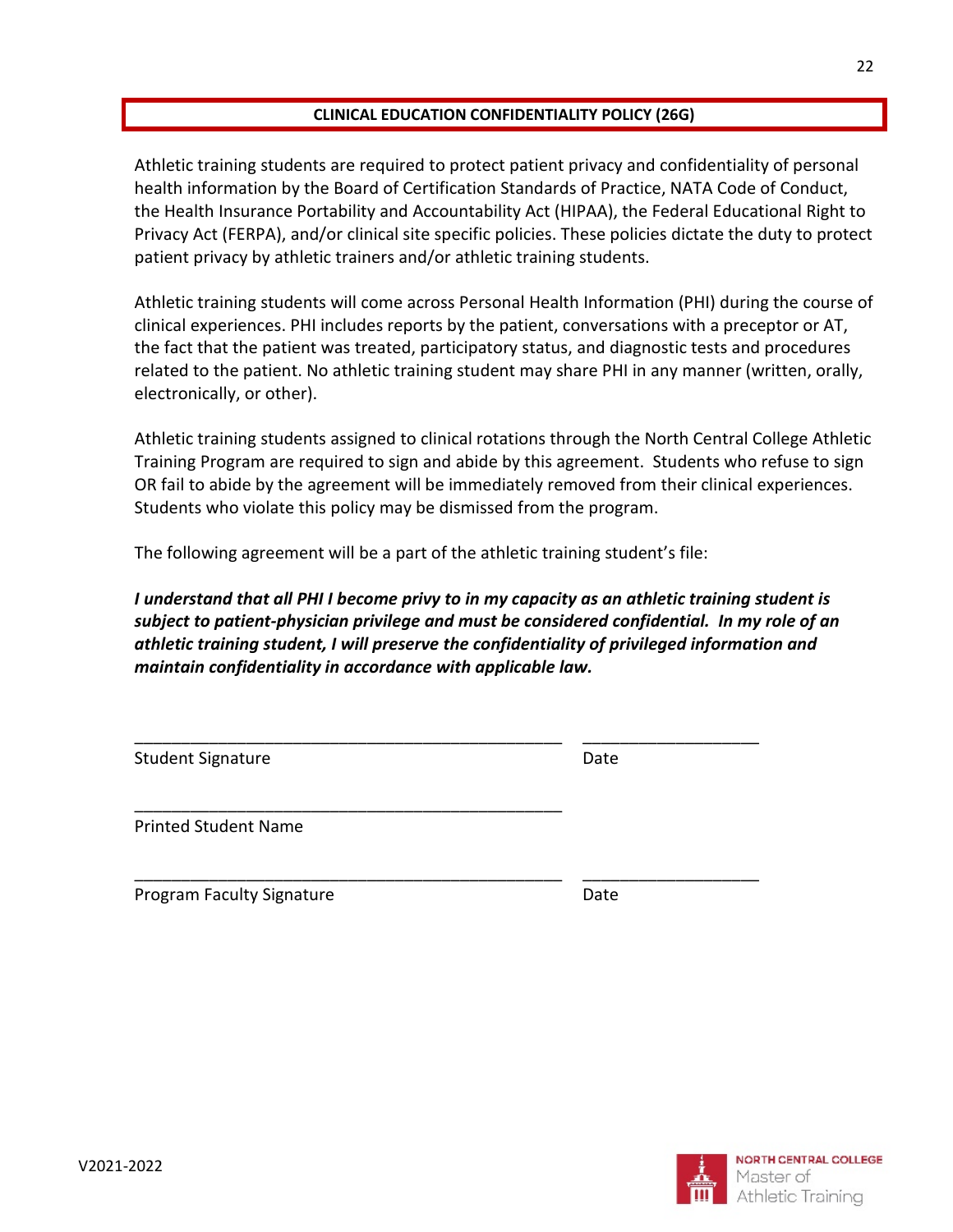# **ATHLETIC TRAINING STUDENT DEFINITION**

<span id="page-22-0"></span>**Policy**: Definition of *Athletic Training Student* for Clinical Experiences and as related to Summer/Non-Academic Athletic Training Related Experiences

**Effective date**: Beginning March 8, 2017 and continuing until revised.

# **Applies to**: Admitted athletic training students

**Purpose statement:** To provide athletic training students with information about what types of athletic training related experiences are clinical education experiences. Also, this policy will clarify the role that students can serve outside of the academic year or assigned clinical rotations/experiences. This policy will assure that students do not inadvertently violate licensure acts or CAATE standards.

# **Policy statement:**

- Clinical experiences are those educational experiences for which a student is assigned to a trained program preceptor, and are in connection with MATR 500, 505, 600, 605, and 610.
	- $\circ$  No student may perform clinical experience hours unless enrolled in one of these courses.
	- $\circ$  No student may be financially compensated for any clinical experience hours.
	- $\circ$  Clinical experiences are educational in nature and at no point should the student replace clinical staff.
	- $\circ$  A student may not perform a skill on a patient unless he or she has been previously instructed on that skill in coursework or by a preceptor.
- $\bullet$  A student admitted to the athletic training program is only considered an "athletic training" student" for the purposes of patient care experiences when he or she is operating under the supervision of a preceptor recognized by the athletic training program.
- $\bullet\hspace{0.1mm}$  No student may operate under the title of an athletic training student, or use patient care or evaluation skills learned as an athletic training student, unless he or she under direct supervision of a recognized preceptor.
- **W** This policy precludes:
	- $\circ$  Students from gaining experience during the summer under a non-NCC recognized preceptor. Examples include: returning to a high school to assist an athletic trainer with a camp, volunteering as an "athletic training student" for race or event coverage without an NCC preceptor.
	- $\circ$  Evaluation of injuries of students or student-athletes while outside of the athletic training facilities and preceptor supervision.
		- This includes friends, room-mates, family, etc.
- $\bullet$  This policy does not preclude the following activities:
	- $\circ$  The use of first aid/emergency care skills to any person as part of a first aid certification.
	- o *Observation* of health care professionals, including athletic trainers.
	- o Summer research projects with or without faculty.
	- $\circ$  Volunteering as a health care student for an event that provides training for the volunteer activity.

All students are encouraged to communicate any upcoming experiences outside of the assigned experiences that to the program faculty to clarify what the scope of practice would be for the experience.

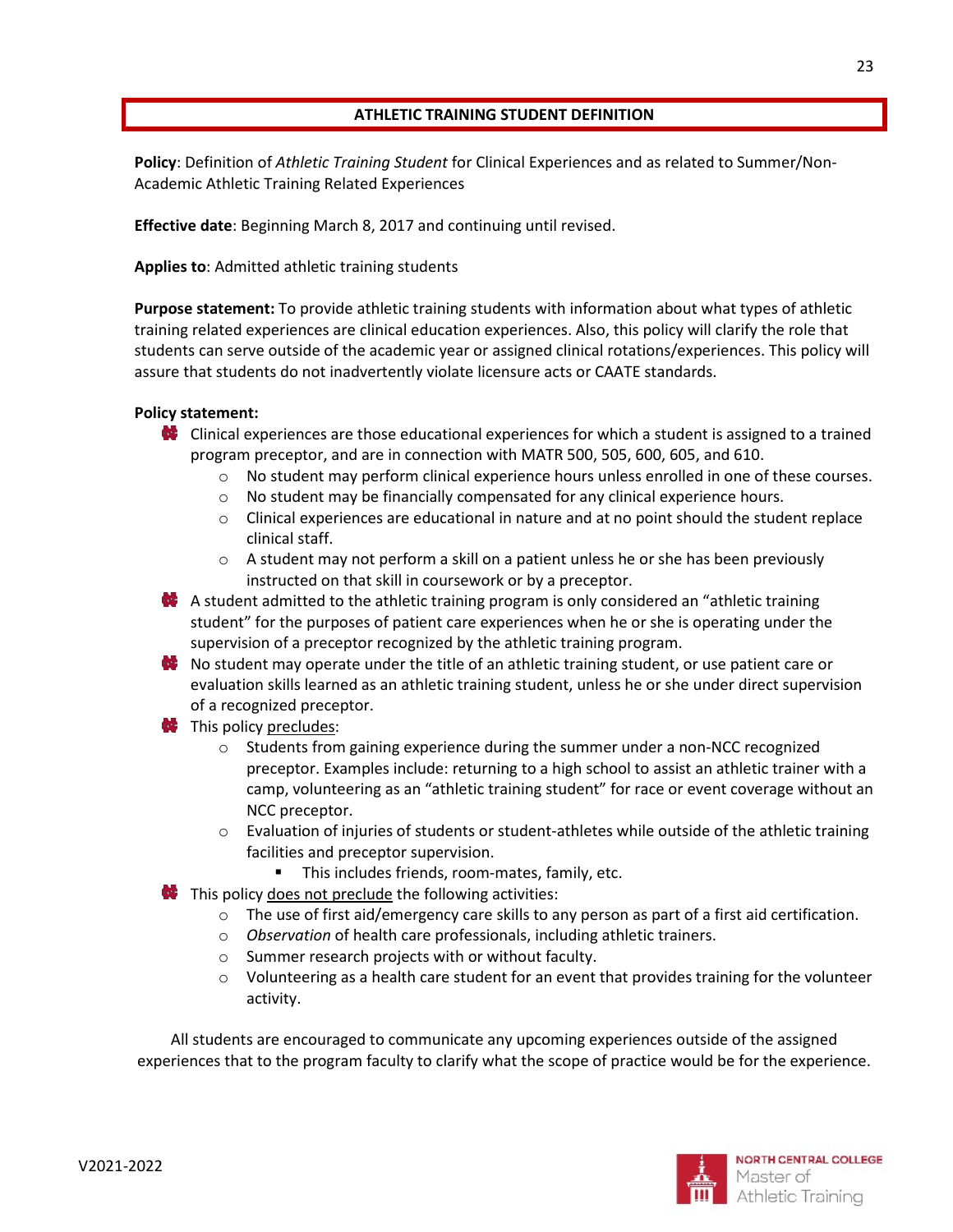#### **SOCIAL NETWORKING POLICY**

<span id="page-23-0"></span>**Purpose of the Policy:** The North Central College Athletic Training Program encourages networking and professional interactions between faculty, preceptors and students. This policy outlines the parameters of these interactions.

# **Faculty and Preceptor Policy:**

- $\bullet$  The program prohibits faculty and preceptors from interacting with current athletic training students using social networking media.
- **EX** Faculty and preceptors should not accept nor request any interaction involving social networking media with any student currently enrolled in the NCC ATP, regardless of whether the faculty member/preceptor is currently providing didactic or clinical education to the student. This excludes LinkedIn.
- **This policy applies to graduate assistants/interns employed by the NCC Athletic Department/NCC** ATP.
- This policy excludes former faculty (those no longer employed by NCC), former receptors (those no longer being used in the role of preceptor by the NCC ATP), and former students (alumni or students no longer enrolled in the NCC ATP).
- $\bullet$  Text messaging of a professional nature is acceptable between preceptor and athletic training student. For example, there is a late schedule change that students need to be made aware of.

# **Athletic Training Student Policy:**

- $\bullet$  The program prohibits athletic training students from interacting with current patients or studentathletes not associated with North Central College, using social networking media.
- Athletic training students should not accept nor request any interaction involving social networking media with any current patient or non-NCC student athlete, regardless of whether the athletic training student is directly responsible for the patient's care.
- **This policy further prohibits social interaction with patients and student-athletes by text** messaging and electronic mail.
- It is unacceptable for athletic training students to interact through social networking media, text message, or electronic mail with patients or student-athletes who are *minors*, regardless of whether they are currently working with the minor or if they are no longer providing healthcare for the minor.
- $\bullet\bullet\bullet$  Athletic training students are prohibited from sharing any materials including but not limited to, text, images or video, related to patient diagnosis and care through social networking media, text message, or electronic mail. Any such disclosure of information is in violation of HIPAA guidelines and the NCC ATP Confidentiality Policy.
- $\bullet$  Text messaging of a professional nature is acceptable between preceptor and athletic training student. For example, there is a late schedule change that students need to be aware of.

\_\_\_\_\_\_\_\_\_\_\_\_\_\_\_\_\_\_\_\_\_\_\_\_\_\_\_\_\_\_\_\_\_\_\_\_\_\_\_\_\_\_\_\_\_\_ \_\_\_\_\_\_\_\_\_\_\_\_\_\_\_\_\_\_\_

\_\_\_\_\_\_\_\_\_\_\_\_\_\_\_\_\_\_\_\_\_\_\_\_\_\_\_\_\_\_\_\_\_\_\_\_\_\_\_\_\_\_\_\_\_\_ \_\_\_\_\_\_\_\_\_\_\_\_\_\_\_\_\_\_\_

\_\_\_\_\_\_\_\_\_\_\_\_\_\_\_\_\_\_\_\_\_\_\_\_\_\_\_\_\_\_\_\_\_\_\_\_\_\_\_\_\_\_\_\_\_\_

Student Signature Date Date Date

Printed Student Name

Program Faculty Signature **Date** Date

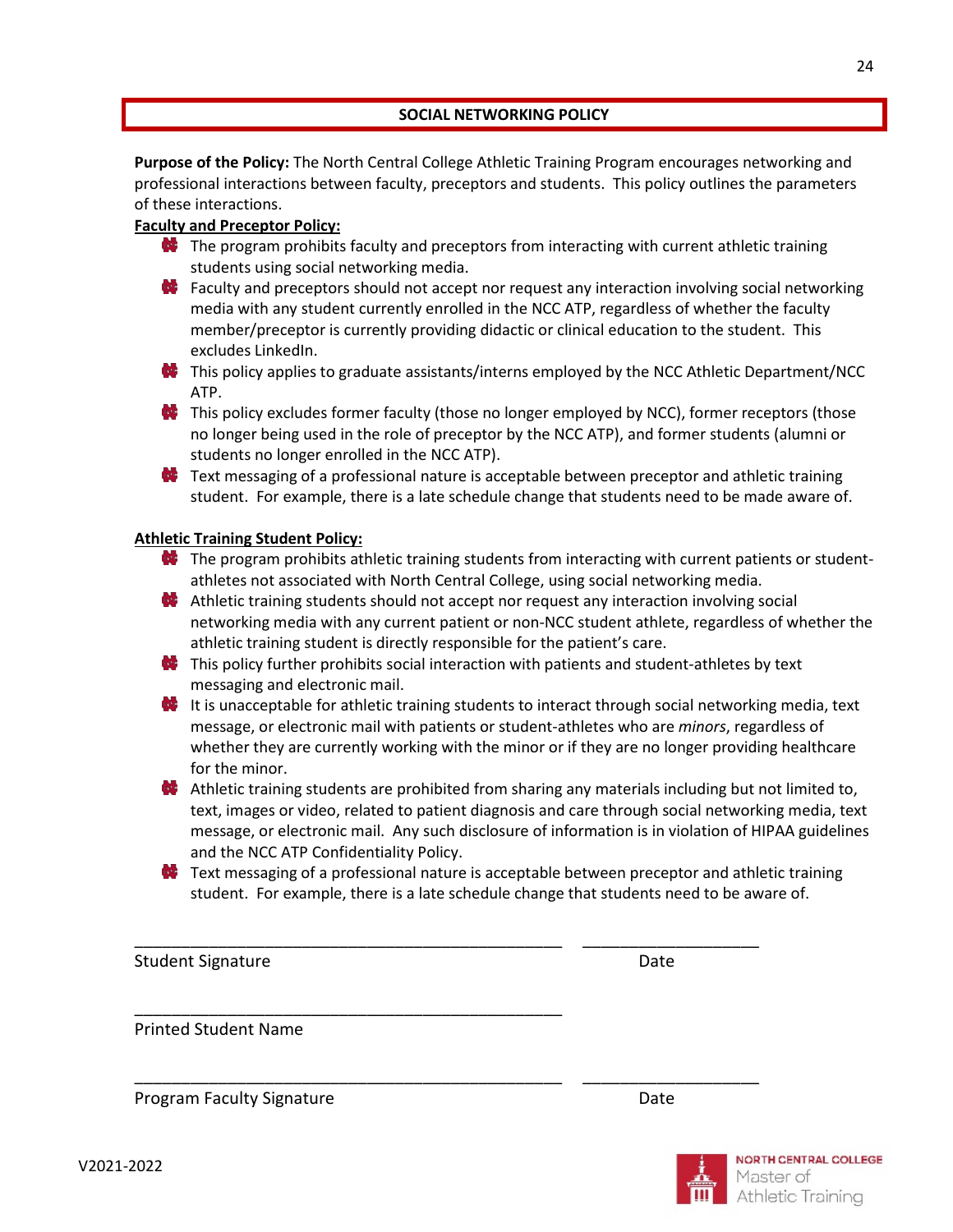# <span id="page-24-0"></span>**ATHLETIC TRAINING UNIFORM AND NAME TAG POLICY (26A)**

Uniform Policy

- I. The standard uniform of the athletic training students at North Central College during clinical experiences (CE) shall be:
	- A. Outdoor and indoor practices: Black or grey pants/shorts (no athletic shorts); athletic shoes; NC AT polo shirt; NC AT sweatshirt or jacket; Shirt with logo or message relating to athletic training.
	- B. Outdoor and Indoor Competitions: Black or grey pants; NC AT polo shirt; plain red, white, black or grey polo shirt may be worn in lieu of NC AT polo shirt.

You may wear dress clothes rather than the uniform for indoor events if you choose. Pants or shorts may be worn for practices, however no casual athletic shorts are to be worn. No denim jeans are allowed to be worn during CE You should consult with your preceptor/supervisor at rotation and internship sites for appropriate professional dress. Use discretion or a mandatory uniform will be instituted.

- II. Footwear: Closed-toe shoes with adequate traction must be worn in all patient care scenarios. Sandals, heels, clogs, and all other non-functional shoes are not acceptable at any time.
- III. Attire of a suggestive nature will not be tolerated: At no time will anyone wear clothing supporting alcohol, drugs, smoking, or any other socially/professionally unacceptable message while gaining clinical experience. This includes, but is not limited to, clothing with logos from the above categories which have been altered to feign support of North Central College.
- IV. Hats: Hats may only be worn while gaining clinical experience outside. Hats will not be allowed while gaining clinical experience in the athletic training facility, indoor practices, and events. Any hat worn must be athletic training related, NCC athletics related or NCAA related. Hats should not be worn in the classroom during athletic training courses.
- V. No visible piercings, other than the ears, will be allowed while gaining clinical experience in the athletic training facility, affiliated sites, practices, or events.
- VI. The preceptor/supervisor and the Athletic Training Education Program staff retain the authority to communicate to the student when the appropriateness of the student's attire, hair style, facial hair, language, mannerisms, or personal hygiene are in question.

# Name Tag Policy

- I. In order to differentiate student learners from professional staff, North Central College Athletic Training Student name tags must be worn while completing clinical experiences. If off-campus rotation sites have a policy regarding a student name tag, that policy will take priority over this policy.
	- a. The student may use discretion when layering at cold weather events if the name tag cannot be visible. It should always be clear to the patient that the ATS is a student.
- II. Additionally, students are encouraged to wear the identifying name tag at professional meetings, including IATA, GLATA, and NATA meetings.

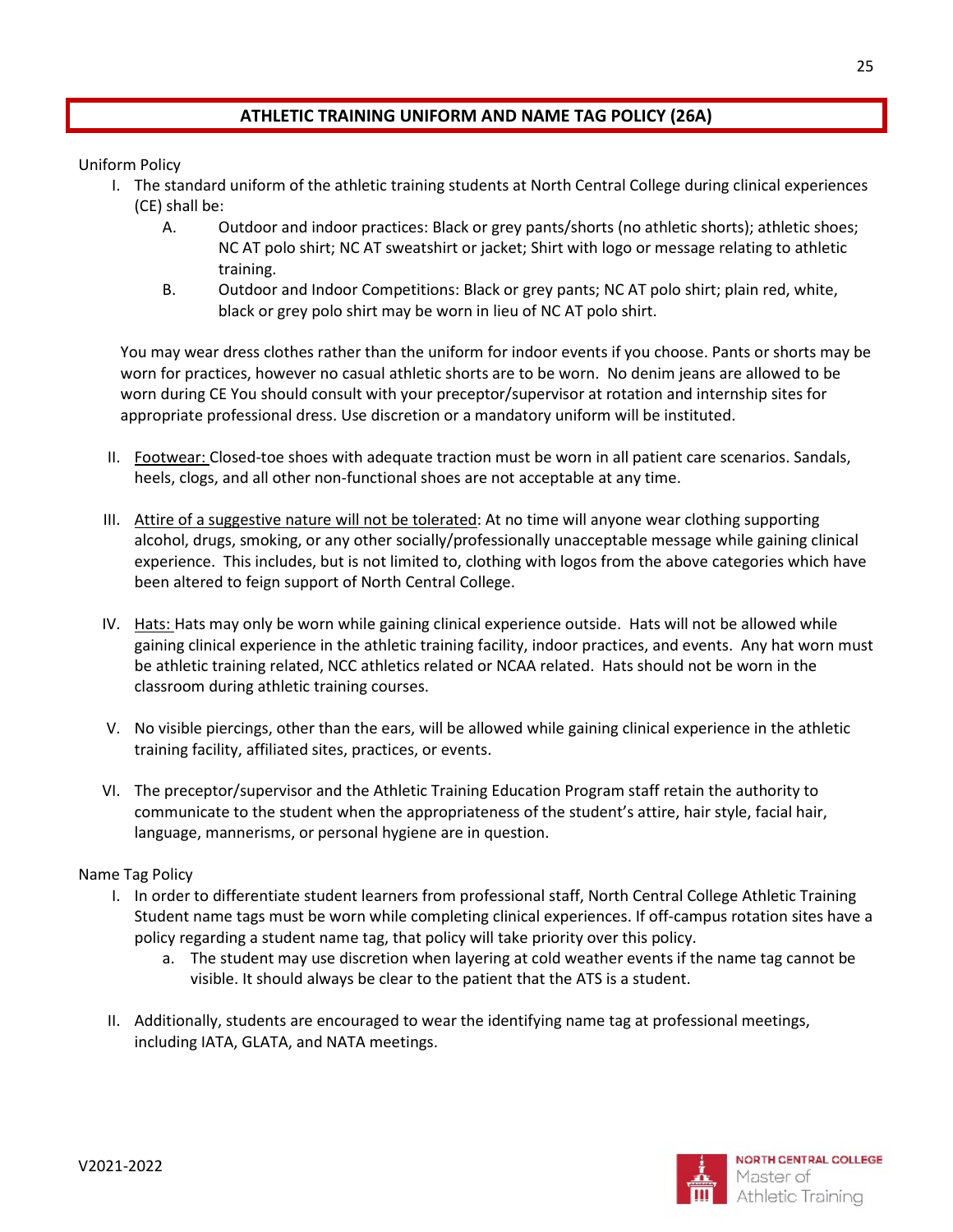III. Athletic training students will be provided with a name tag upon admission to the program. Name tags should be left in the athletic training facility where clinical experiences are occurring when not in use. If name tags are lost, the student will be responsible for the replacement cost of the name tag.

I have read and agree to abide by the Athletic Training Program Student Uniform and Name Tag Policy.

\_\_\_\_\_\_\_\_\_\_\_\_\_\_\_\_\_\_\_\_\_\_\_\_\_\_\_\_\_\_\_\_\_\_\_\_\_\_\_\_\_\_\_\_\_\_\_\_\_\_\_\_\_\_\_\_\_\_\_\_\_\_\_\_\_\_\_\_\_\_\_\_\_\_\_\_\_\_\_\_\_\_\_

Student Signature Date Date of the United Student Signature Date Date

Program Faculty Signature Date Date Date

\_\_\_\_\_\_\_\_\_\_\_\_\_\_\_\_\_\_\_\_\_\_\_\_\_\_\_\_\_\_\_\_\_\_\_\_\_\_\_\_\_\_\_\_\_\_\_\_\_\_\_\_\_\_\_\_\_\_\_\_\_\_\_\_\_\_\_\_\_\_\_\_\_\_\_\_\_\_\_\_\_\_\_

NORTH CENTRAL COLLEGE Master of Athletic Training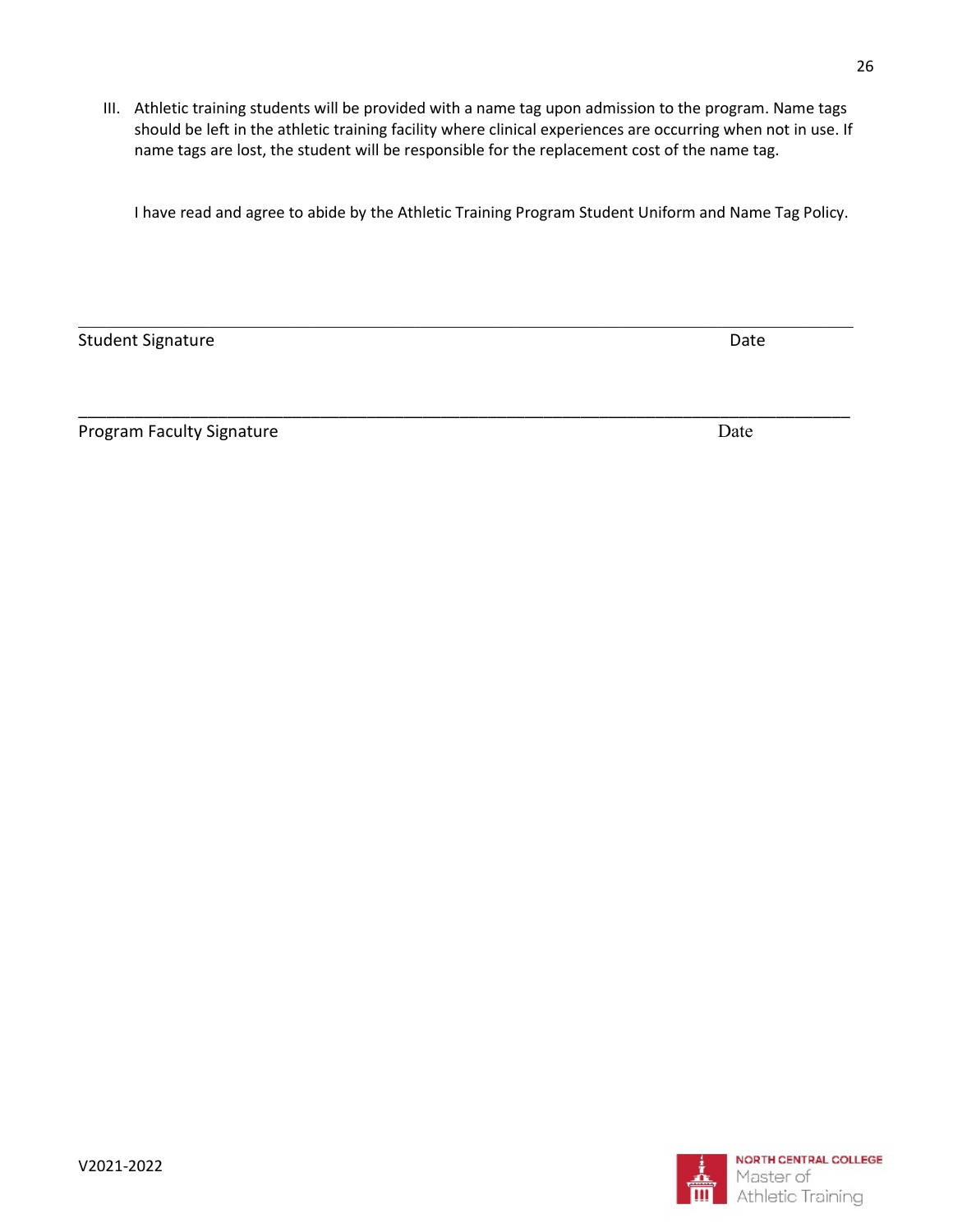#### **COMMUNICABLE DISEASE/ILLNESS POLICY**

<span id="page-26-0"></span>**Policy**: Communicable Disease/Illness Policy.

**Effective date**: August 1, 2021 and continuing until revised.

**Applies to**: Admitted athletic training students engaged in clinical rotations.

**Purpose statement:** To minimize the risk of transmission of a communicable disease or illness to patients, preceptors, and students in clinical settings when an athletic training student becomes ill.

#### **Policy Statement:**

Prior to engaging in the clinical portion of the Athletic Training Program all students must have an immunization record on file at the Wellness Center. This record should include: Hepatitis B, Measles, Mumps, Rubella, Tetanus, and Diphtheria. Additional requirements may be established by clinical sites, and students must adhere to these additional requirements to be eligible for placement at that clinical site. All immunizations and related costs are the responsibility of the individual student.

Blood borne pathogen training sessions for admitted students are done annually at the start of each fall athletic camp. Records for these training sessions are retained by the program.

An athletic training student suffering from any of the following symptoms should notify their supervising preceptor and clinical education coordinator at their earliest ability and prior to attending any clinical rotations:

- $\bullet$  fever, respiratory Illness, flu-like symptoms, nausea, and body aches
- **Rash of unknown origin**
- **COVID-like symptoms**

The athletic training student should consider obtaining care from their healthcare provider or the Dyson Wellness Center staff. Students must follow the recommendations of their healthcare provider regarding returning to clinical experiences, or must remain away from others until they are asymptomatic. Documentation of health status must be provided to the clinical education coordinator upon request prior to returning to clinical rotations.

If a student has had a fever, the student must be fever free without the support of antipyretic medications for 24 hours before returning to clinical rotations.

A preceptor or clinical education coordinator has the right to remove a student from their clinical rotation site if the preceptor feels that the student is likely ill with a communicable disease or illness.

# **I have read and agree to abide by the Athletic Training Program Communicable Disease/Illness Policy.**

\_\_\_\_\_\_\_\_\_\_\_\_\_\_\_\_\_\_\_\_\_\_\_\_\_\_\_\_\_\_\_\_\_\_\_\_\_\_\_\_\_\_\_\_\_\_ \_\_\_\_\_\_\_\_\_\_\_\_\_\_\_\_\_\_\_

\_\_\_\_\_\_\_\_\_\_\_\_\_\_\_\_\_\_\_\_\_\_\_\_\_\_\_\_\_\_\_\_\_\_\_\_\_\_\_\_\_\_\_\_\_\_ \_\_\_\_\_\_\_\_\_\_\_\_\_\_\_\_\_\_\_

Student Signature Date Date Controller and Date Date Date

Printed Student Name

Program Faculty Signature **Date** Date Date

\_\_\_\_\_\_\_\_\_\_\_\_\_\_\_\_\_\_\_\_\_\_\_\_\_\_\_\_\_\_\_\_\_\_\_\_\_\_\_\_\_\_\_\_\_\_

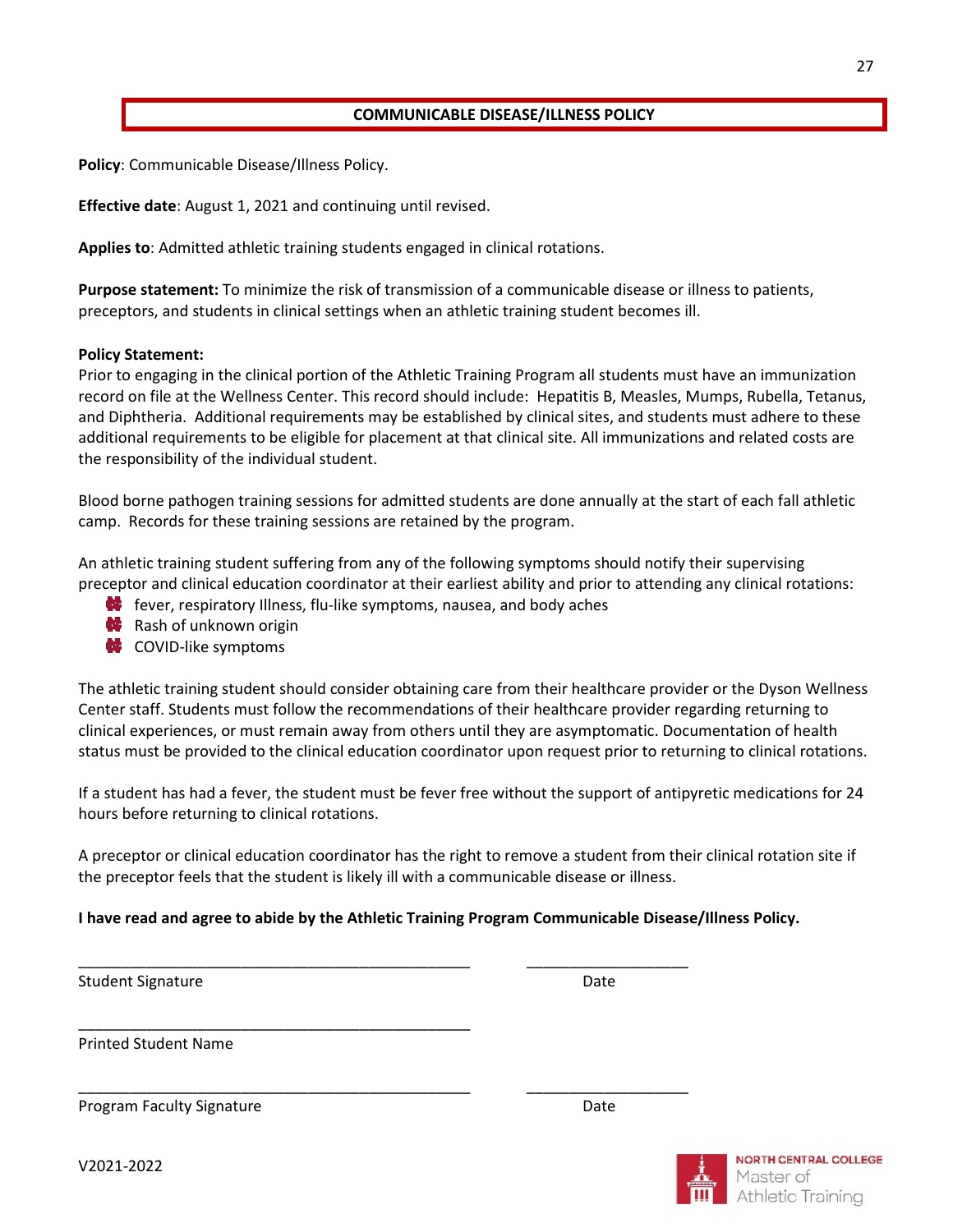#### **Blood Borne Pathogen Policy and Procedures**

<span id="page-27-0"></span>**Policy**: Blood-Borne Pathogen Policy.

**Effective date**: August 1, 2021 and continuing until revised.

**Applies to:** Admitted athletic training students engaged in clinical rotations.

**Purpose statement**: To communicate risks and minimize the risk of transmission of a blood borne pathogen to patients, preceptors, and students in clinical settings.

**Related documents:** CAATE 2020 standards (26, 27E, 29, 66), Blood borne Pathogen/OSHA Compliance Statement, Post-Exposure Plan, Posted BBP Policy in athletic training facilities.

#### **Policy Statement:**

Procedures for blood borne pathogen training **(26C)**:

- $\bullet$  Pre-admission observation students are required to view educational information and complete a content knowledge assessment to the athletic training program director before being allowed to perform pre-admission observation hours.
- **Admitted Students will be required to complete the blood borne Pathogen (BBP) training session prior to** beginning their clinical observation experience. This training will be offered in MATR 525 and annually at the beginning of fall semesters. This training will include information regarding blood borne pathogens, how to protect oneself, and North Central College's exposure control plan. Students admitted to the program are provided annual training at the preseason review, and will sign/attest to the BBP/OSHA Compliance Statement annually.
- $\bullet$  Students completing on and off-site rotations are required to discuss BBP policies and procedures at the earliest orientation session, and will submit signed documentation of such conversation at the beginning of the clinical rotations.

Post-Exposure Plan:

- **The post-exposure plan has been developed and approved by College Administration.**
- $\bullet\hspace{0.1mm}$  The post-exposure plan is provided to students in the athletic training student handbook, and is available on the ATrack™ site, and in each on campus athletic training facility to be completed in the event of an exposure to BBP.

**Post-exposure will include referral to emergency department for testing of party(ies) follow-up** testing and prophylaxis as needed. Records will be preserved in accordance with OSHA guidelines

Posted Procedures:

- Policies for protection from BBP and procedures to minimize risk are posted in each of the oncampus athletic training facilities. Athletic training students are to familiarize themselves with the posted policy in the facility or athletic training medical kit, which is to be with the student at all clinical experiences.
- **A** Access to barriers, controls, and handwashing facilities: Students are provided with a one-way valve pocket CPR mask, glove canister, gloves, and face and eye shield upon admission to the program prior to beginning clinical rotations. Students have ad libitum access to the above listed equipment in each campus athletic training facility.
- $\bullet$  Handwashing facilities are to be located by the student upon arrival to each facility. In the event that hand washing facilities are remote, an alcohol-based hand-sanitizer should be used until proper hand washing facilities are available. Posted hand washing procedures should be followed.

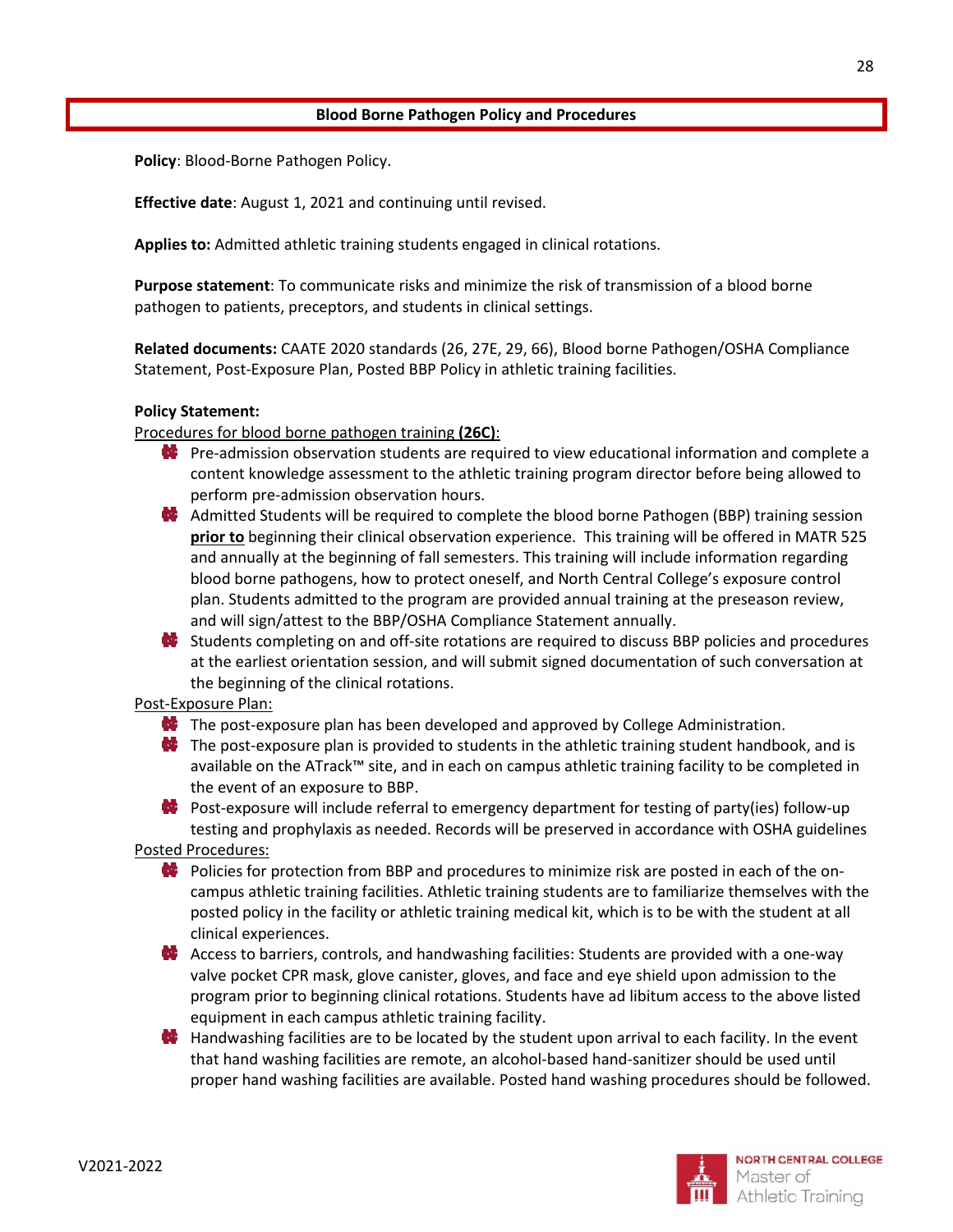# **BLOOD BORNE PATHOGEN/OSHA COMPLIANCE STATEMENT**

<span id="page-28-0"></span>I understand that as healthcare students, athletic training students are at risk of exposure to blood borne pathogens including Hepatitis B (HBV) and Human Immunodeficiency Virus (HIV) via exposure to blood and other potentially infected bodily fluids. I understand the Universal Precautions and have been given information regarding: (1) modes of transmission; (2) risk of exposure; (3) ways to minimize or prevent risk of exposure. I will immediately report to my clinical preceptor and the athletic training program director if an exposure occurs. I understand that my risk of exposure can be minimized or prevented by following the principles of Universal Precautions, annual training, obtaining the Hepatitis B vaccine and frequent hand washing.

\_\_\_\_\_ I have received the Hepatitis B vaccination, mandated by my state. I realize that I must still follow the OSHA Guidelines and Universal Precautions in order to protect myself and others from the risk of exposure to blood borne pathogens.

\_\_\_\_\_ I have chosen not to receive the Hepatitis B vaccination series. I understand by declining the vaccine, I continue to be at risk for contracting Hepatitis B. I realize that I must still follow the OSHA Guidelines and Universal Precautions in order to protect myself and others from the risk of exposure to blood borne pathogens.

Potential areas of exposure and disease transmission, as well as techniques of transmission prevention, are documented and outlined in the North Central College Athletic Training blood borne Pathogen Policy. I have read, understand, and will follow the aforementioned policy. In addition, I understand that I must take part in an annual in-service program on OSHA guidelines and Universal Precautions in order to remain in the Athletic Training Program.

# **(Signatures/Attestations are maintained by the program for each year in the program- 27E)**

**NORTH CENTRAL COLLEGE** 

Athletic Training

Master of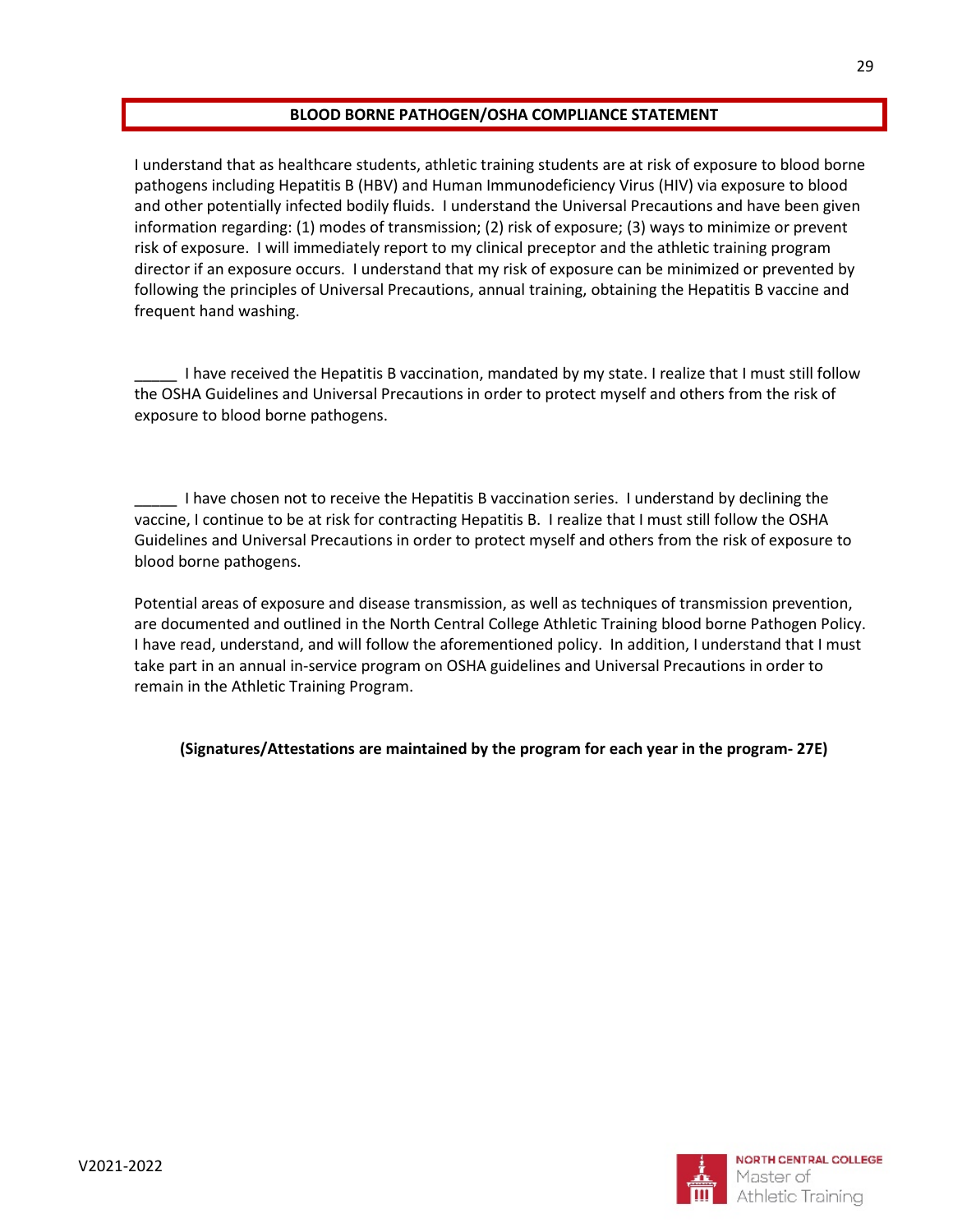# North Central College Athletic Training Student Bloodborne Pathogen Post Exposure Collection and Plan

In the event of an athletic training student exposure to suspected blood borne pathogens, appropriate on-site disinfection and flushing of the exposed area should occur. After that has occurred, complete this form as soon as possible after that. The athletic training program director should be contacted as well.

| <b>Athletic Training Student Name</b>       |                            | <b>Source Name</b>            |                             |
|---------------------------------------------|----------------------------|-------------------------------|-----------------------------|
| <b>Street Address</b>                       |                            |                               |                             |
| <b>Address Line 2</b>                       |                            |                               |                             |
| City                                        | State                      |                               | Zip Code                    |
| <b>Phone Number</b>                         |                            | <b>Social Security Number</b> |                             |
| Date of Exposure                            | Date of Medical Evaluation |                               | <b>Location of Exposure</b> |
| <b>Circumstances Leading to Exposure</b>    |                            |                               |                             |
|                                             |                            |                               |                             |
| <b>Referred for Testing</b><br>TYes<br>  No | If yes, where:             |                               | If no, reason               |

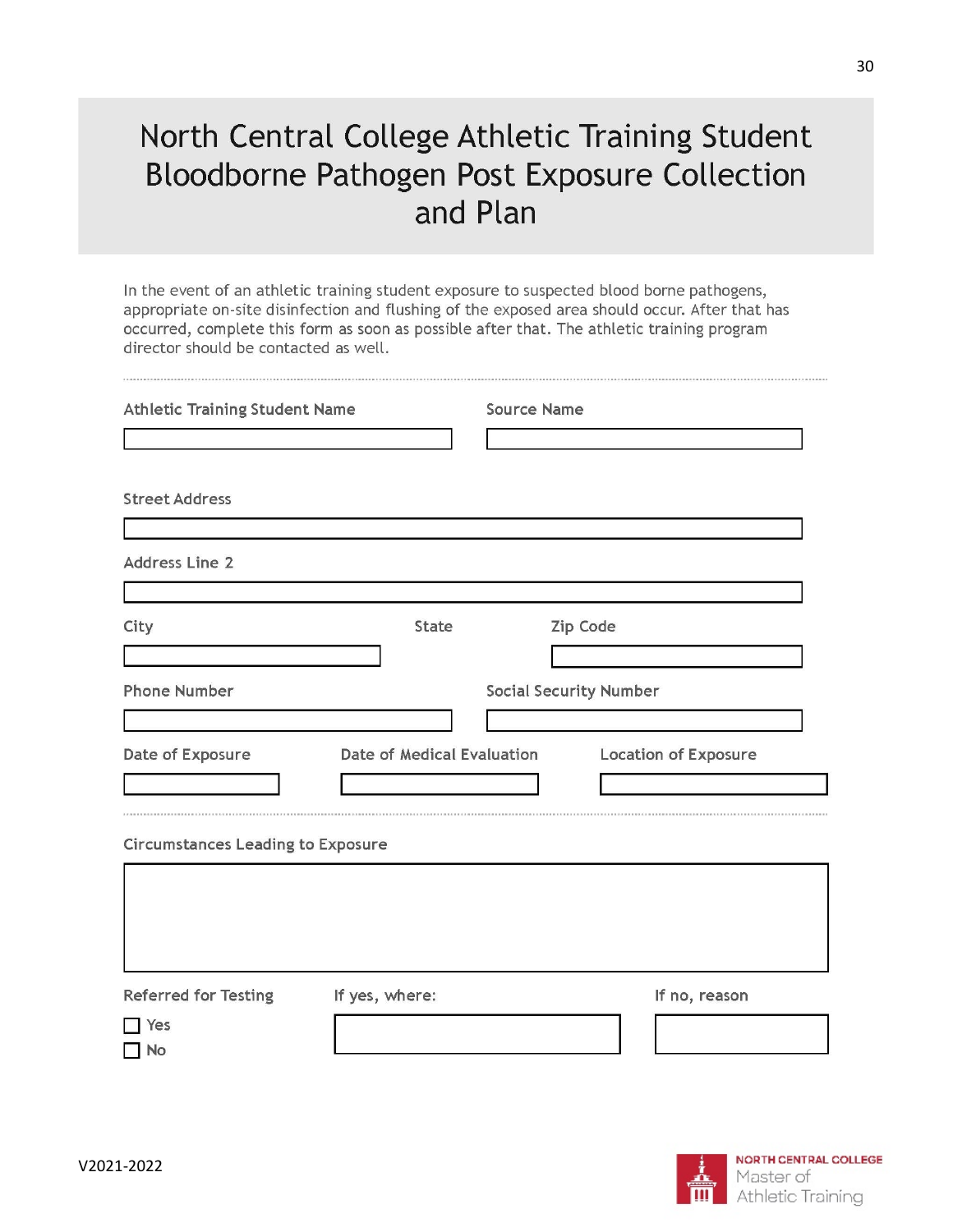Source Information **Blood Analysis Result Date Blood Analysis Result Blood Test Date** Exposed Information **Blood Analysis Result Date Blood Analysis Result Blood Test Date** Institutional Representative Signature **Exposed Individual Signature** Date Date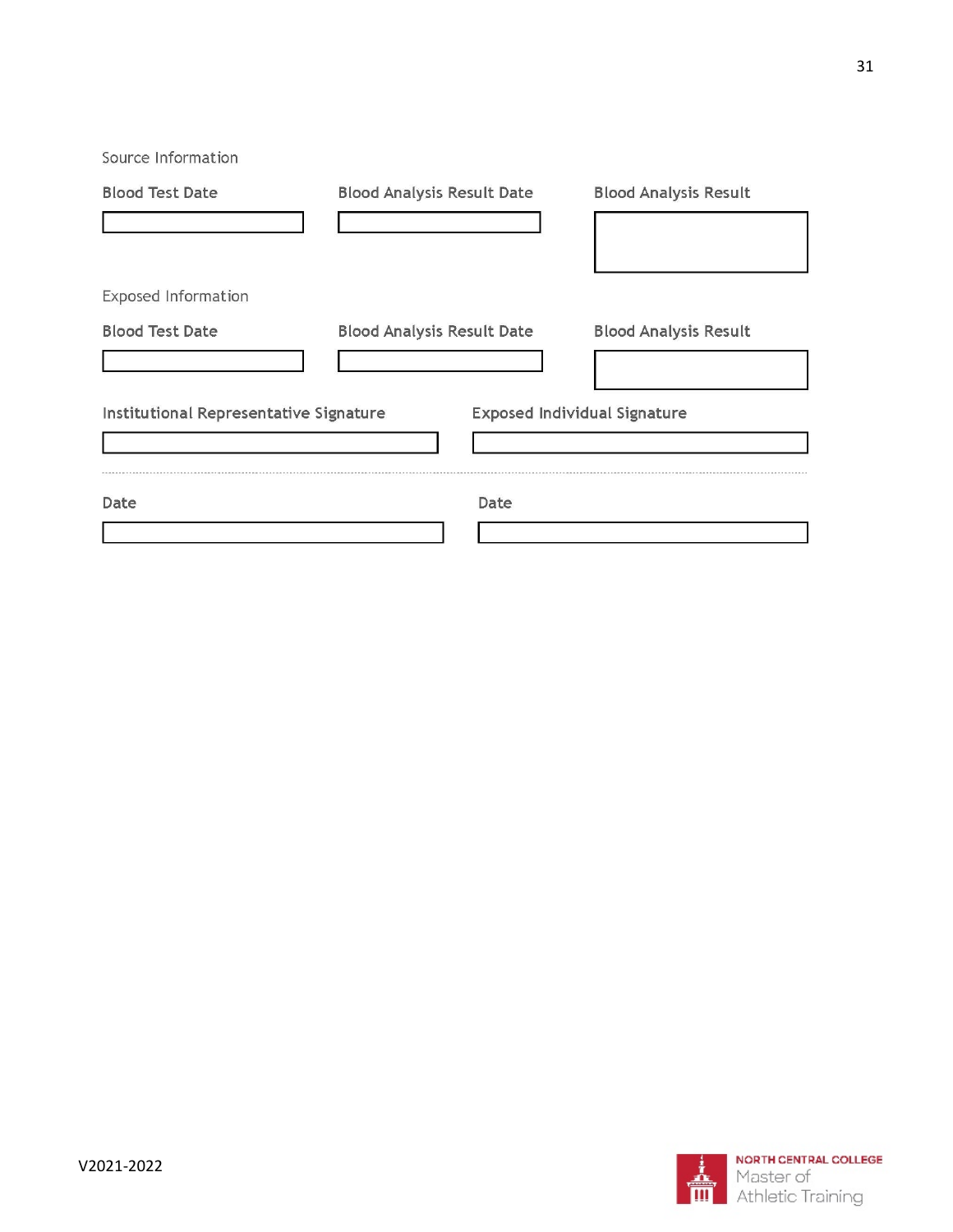*Sample: This information is to be posted in all clinical sites. Please inform the clinical coordinator if you do not see this information in your site (26E).*

Facility Name:

**Blood Borne Pathogen Procedures**: These procedures will be followed to reduce the risk of exposure and infection from Blood Borne Pathogens.

**Standard Universal Precautions (26I)**: All athletic trainers and athletic training students will utilize universal precautions, including utilizing PPE such as gloves, face shields, gowns and CPR masks when appropriate when dealing with suspected blood borne pathogens. Students will wash or sanitize their hands before and after patient encounters.

# **Location of Personal Protective Equipment (PPE) in this facility:**

Disposable Gloves are located:  $\Box$ Barrier/Pocket Masks are located: \_\_\_\_\_\_\_\_\_\_\_\_\_\_\_\_\_\_\_\_\_\_\_\_\_\_\_\_\_\_\_\_\_\_\_\_\_\_\_\_ Face and Eye Shields are located: \_\_\_\_\_\_\_\_\_\_\_\_\_\_\_\_\_\_\_\_\_\_\_\_\_\_\_\_\_\_\_\_\_\_\_\_\_\_\_ Biohazard Containers are located: \_\_\_\_\_\_\_\_\_\_\_\_\_\_\_\_\_\_\_\_\_\_\_\_\_\_\_\_\_\_\_\_\_\_\_\_\_\_\_

Sharps Disposal Containers are located: \_\_\_\_\_\_\_\_\_\_\_\_\_\_\_\_\_\_\_\_\_\_\_\_\_\_\_\_\_\_\_\_\_\_\_\_\_\_\_

Hand Washing Facilities are: (check one)

In this facility expansion Remotely located at:  $\blacksquare$ 

# If an exposure to BBP occurs:

- $\Box$  Clean the contaminated area well with soap and water
- $\Box$  Flush exposures to the mouth and nose with water
- $\Box$  Irrigate exposures to the eyes with saline or irrigant for 20 minutes
- $\Box$  Athletic training students are to contact the athletic training program director immediately. A post-exposure evaluation form must be completed and the post-exposure plan will be implemented.

Hand Washing Procedures: Staff members and students must wash their hands before and after contact with each patient, even if wearing gloves.

- $\Box$  Wash hands thoroughly with warm water and soap up to your mid-forearm using a frictional rotation motion for 15-30 seconds
- $\Box$  Rinse hands thoroughly without touching sides of sink basin
- $\Box$  Before turning off water, dry hands with a clean paper towel and discard
- $\Box$  Turn off faucet using a clean paper towel rather than direct hand contact

Always wash your hands and other exposed skin immediately upon contact with blood, body fluids, excretions or secretions. Exercise caution and minimize handling when removing soiled gloves or protective gear.

**B2**